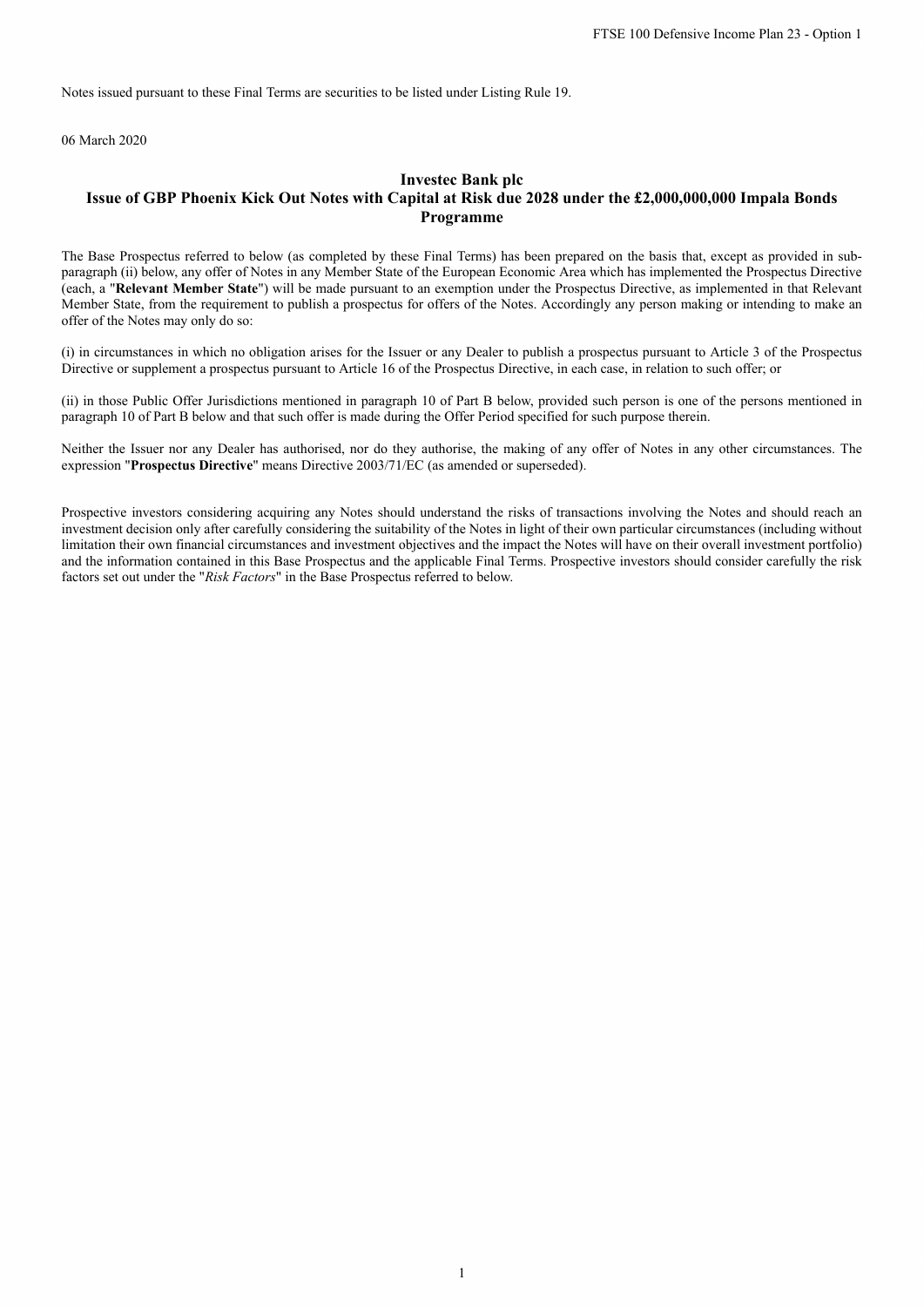# **PART A – CONTRACTUAL TERMS**

This document constitutes the Final Terms of the Notes described herein for the purposes of Article 5.4 of the Prospectus Directive and must be read in conjunction with the base prospectus in relation to the £2,000,000,000 Impala Bonds Programme dated 17 July 2019, which, together with the supplemental prospectus dated 5 December 2019, constitutes a base prospectus (the "**Base Prospectus**") for the purposes of Article 5(4) of the Prospectus Directive (Directive 2003/71/EC as amended or superseded) (the "**Prospectus Directive**").

Terms used herein shall be deemed to be defined as such for the purposes of the Conditions, the Terms and the Additional Terms set forth in the Base Prospectus.

Full information on the Issuer and the offer of the Notes is only available on the basis of the combination of these Final Terms and the Base Prospectus. The Base Prospectus is available for viewing at and copies may be obtained from www.investec.com/structured-products and during normal working hours from Investec Bank plc, 30 Gresham Street, London EC2V 7QP, and from Computershare Investor Services plc, The Pavilions, Bridgwater Road, Bristol BS13 8AE. A summary of the offer of the Notes is annexed to these Final Terms.

| 1.  | Issuer:                                                                      | Investec Bank plc                                                                                                                                                                                                                                                                                                                                            |  |  |
|-----|------------------------------------------------------------------------------|--------------------------------------------------------------------------------------------------------------------------------------------------------------------------------------------------------------------------------------------------------------------------------------------------------------------------------------------------------------|--|--|
| 2.  | (a) Series Number:                                                           | 1054                                                                                                                                                                                                                                                                                                                                                         |  |  |
|     | (b) Tranche Number:                                                          | $\mathbf{1}$                                                                                                                                                                                                                                                                                                                                                 |  |  |
| 3.  | Specified Currency:                                                          | <b>GBP</b>                                                                                                                                                                                                                                                                                                                                                   |  |  |
| 4.  | FX Currency:                                                                 | Not Applicable                                                                                                                                                                                                                                                                                                                                               |  |  |
| 5.  | Aggregate Nominal Amount:                                                    |                                                                                                                                                                                                                                                                                                                                                              |  |  |
|     | (a) Series:                                                                  | The aggregate nominal amount of the Notes issued will be notified and published on or<br>about the Issue Date as described in Part B, paragraph 10(h) hereof                                                                                                                                                                                                 |  |  |
|     | (b) Tranche:                                                                 | The aggregate nominal amount of the Notes issued will be notified and published on or<br>about the Issue Date as described in Part B, paragraph 10(h) hereof                                                                                                                                                                                                 |  |  |
| 6.  | Issue Price:                                                                 | 100 per cent. of the Aggregate Nominal Amount                                                                                                                                                                                                                                                                                                                |  |  |
| 7.  | (a) Specified Denominations:                                                 | <b>GBP 1.00</b>                                                                                                                                                                                                                                                                                                                                              |  |  |
|     | (b) Calculation Amount:                                                      | <b>GBP 1.00</b>                                                                                                                                                                                                                                                                                                                                              |  |  |
|     | (c) Indicative Terms Notification Date:                                      | Not Applicable                                                                                                                                                                                                                                                                                                                                               |  |  |
| 8.  | (a) Issue Date:                                                              | 04 May 2020                                                                                                                                                                                                                                                                                                                                                  |  |  |
|     | (b) Interest Commencement Date:                                              | Not Applicable                                                                                                                                                                                                                                                                                                                                               |  |  |
| 9.  | Maturity Date:                                                               | 04 May 2028; provided however, that the Final Redemption Amount shall be payable on<br>the day which is 1 Business Day immediately following the Maturity Date (the "Final<br>Settlement Date") and no interest or other amounts shall accrue or be payable in respect of<br>the period from (and including) the Maturity Date to the Final Settlement Date. |  |  |
| 10. | Interest Basis:                                                              | Index Linked Interest (see Annex (1) (Equity/Index/Dual Underlying Linked Note<br><i>Provisions</i> ) to this Final Terms for further details).                                                                                                                                                                                                              |  |  |
| 11. | Redemption/Payment Basis:                                                    | Index Linked Notes (see Annex 1 ( <i>Equity/Index/Dual Underlying Linked Note Provisions</i> )<br>to this Final Terms for further details)                                                                                                                                                                                                                   |  |  |
| 12. | Change of Interest Basis or Redemption/ Not Applicable<br>Payment Basis:     |                                                                                                                                                                                                                                                                                                                                                              |  |  |
| 13. | Call Option:                                                                 | Not Applicable                                                                                                                                                                                                                                                                                                                                               |  |  |
| 14. | Put Option:                                                                  | Not Applicable                                                                                                                                                                                                                                                                                                                                               |  |  |
| 15. | (a) Security Status:                                                         | <b>Unsecured Notes</b>                                                                                                                                                                                                                                                                                                                                       |  |  |
|     | (b) Date of Board approval for issuance Not Applicable<br>of Notes obtained: |                                                                                                                                                                                                                                                                                                                                                              |  |  |
| 16. | Method of distribution:                                                      | Non-syndicated                                                                                                                                                                                                                                                                                                                                               |  |  |
| 17. | Redenomination on Euro Event:                                                | Not Applicable                                                                                                                                                                                                                                                                                                                                               |  |  |
|     | PROVISIONS RELATING TO INTEREST (IF ANY) PAYABLE                             |                                                                                                                                                                                                                                                                                                                                                              |  |  |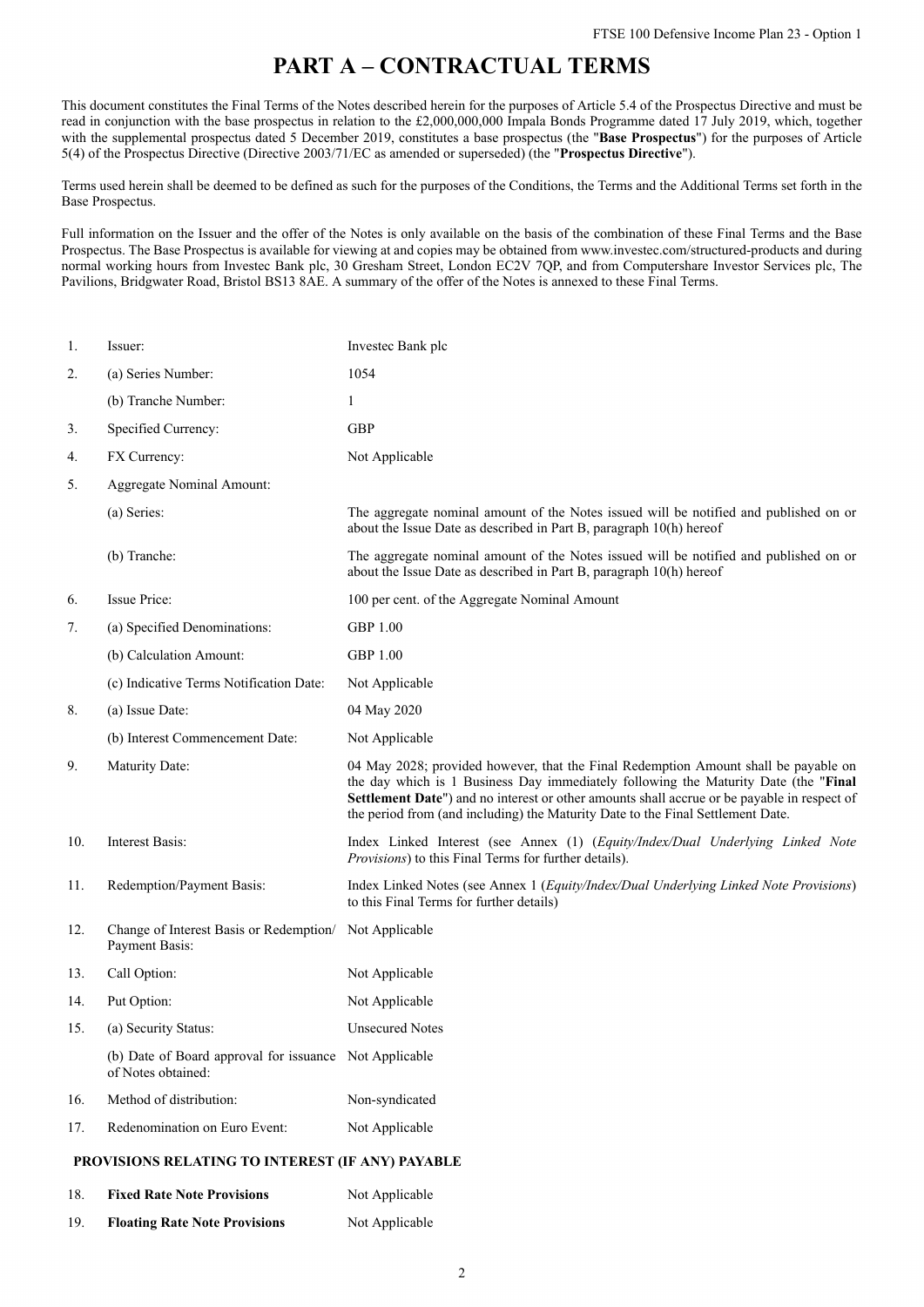FTSE 100 Defensive Income Plan 23 - Option 1

- 20. **Coupon Deferral:** Not Applicable
- 21. **Coupon Step-up:** Not Applicable
- 22. **Zero Coupon Notes:** Not Applicable
- 23. **Interest FX Factor:** Not Applicable

# **PROVISIONS RELATING TO REDEMPTION**

24. Final Redemption Amount of each Note: Index Linked Notes (see Annex 1 (*Equity/Index/Dual Underlying Linked Note Provisions*) to these Final Terms for further details)

Final Redemption FX Factor: Not Applicable

25. Early Redemption Amount:

|     | Early Redemption Amount(s) per Fair Market Value |                |
|-----|--------------------------------------------------|----------------|
|     | Calculation Amount<br>payable on                 |                |
|     | redemption for taxation reasons or on            |                |
|     | event of default or other early                  |                |
|     | redemption and/or the method of                  |                |
|     | calculating the same (if required or if          |                |
|     | different from that set out in the               |                |
|     | Conditions):                                     |                |
|     | Early Redemption FX Factor:                      | Not Applicable |
| 26. | Details relating to Instalment Notes:            | Not Applicable |
| 27. | Issuer Call Option:                              | Not Applicable |
|     |                                                  |                |

28. Noteholder Put Option: Not Applicable

# **GENERAL PROVISIONS APPLICABLE TO THE NOTES**

| 29. | Form of Notes:                                                                                            | Uncertificated Registered Notes |
|-----|-----------------------------------------------------------------------------------------------------------|---------------------------------|
| 30. | Additional Financial Centre(s) or other Not Applicable<br>special provisions relating to Payment<br>Days: |                                 |
| 31. | Talons for future Coupons or Receipts No                                                                  |                                 |

to be attached to Definitive Notes (and dates on which such Talons mature):

## **DISTRIBUTION**

| 32. | (a) If syndicated, names and addresses of Not Applicable<br>Managers: |                                                                                                                                                                                                                                                                                                |
|-----|-----------------------------------------------------------------------|------------------------------------------------------------------------------------------------------------------------------------------------------------------------------------------------------------------------------------------------------------------------------------------------|
|     | (b) Date of Subscription Agreement:                                   | Not Applicable                                                                                                                                                                                                                                                                                 |
| 33. | relevant Dealer:                                                      | If non-syndicated, name and address of Invested Bank plc, 30 Gresham Street, London EC2V 7QP.                                                                                                                                                                                                  |
|     |                                                                       | Invested Bank plc will initially subscribe for up to 100 per cent. of the principal amount<br>of the Tranche as unsold allotment. Invested Bank plc may subsequently place such Notes<br>in the secondary market or such Notes may subsequently be repurchased by the Issuer and<br>cancelled. |
| 34. | Total commission and concession:                                      | Not Applicable                                                                                                                                                                                                                                                                                 |
| 35. | U.S. Selling Restrictions:                                            | Reg. S Compliance Category: 2;                                                                                                                                                                                                                                                                 |
|     |                                                                       | TEFRA not applicable                                                                                                                                                                                                                                                                           |
| 36. | Prohibition of Sales to EEA Retail Not Applicable<br>Investors:       |                                                                                                                                                                                                                                                                                                |
|     | <b>TAXATION</b>                                                       |                                                                                                                                                                                                                                                                                                |
| 37. | Taxation:                                                             | Condition 7A ( <i>Taxation - No Gross up</i> ) applies                                                                                                                                                                                                                                         |
|     | <b>SECURITY</b>                                                       |                                                                                                                                                                                                                                                                                                |

38. Security Provisions: Not Applicable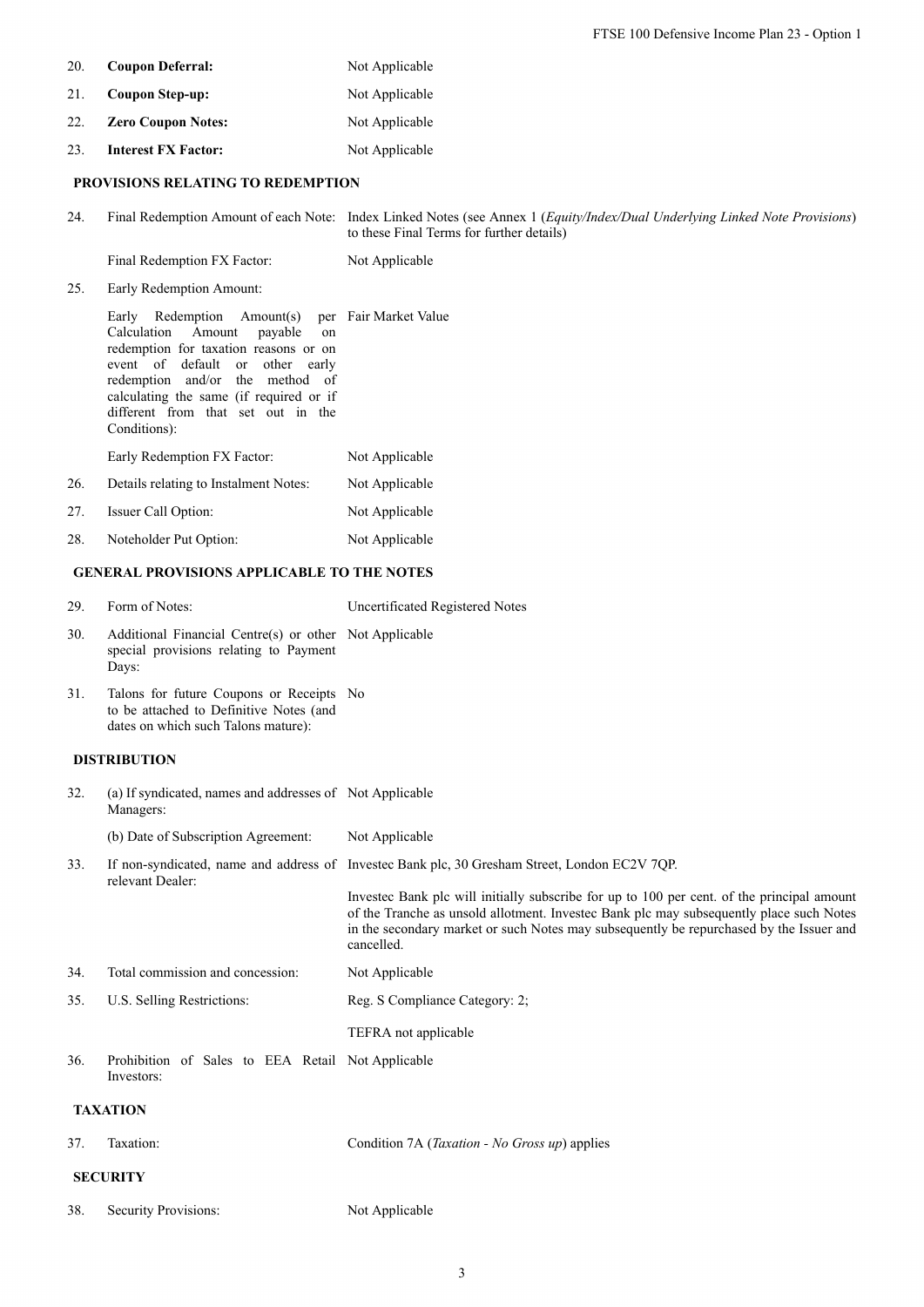# **CREDIT LINKAGE**

| 39. | Credit Linkage                          | Not Applicable |
|-----|-----------------------------------------|----------------|
|     | (i) Simplified Credit Linkage:          | Not Applicable |
|     | (i) ISDA Credit Linkage:                | Not Applicable |
|     | (k) Parallel Credit Linkage Provisions: | Not Applicable |

# RESPONSIBILITY

Signed on behalf of the Issuer:

By: <u>COO by:</u><br>Duly authorised

Jennifer Peacock Authorised Signatory

Neil Raja **NAL** Authorised Signatory By: ....................................................................... . *Duly authorised*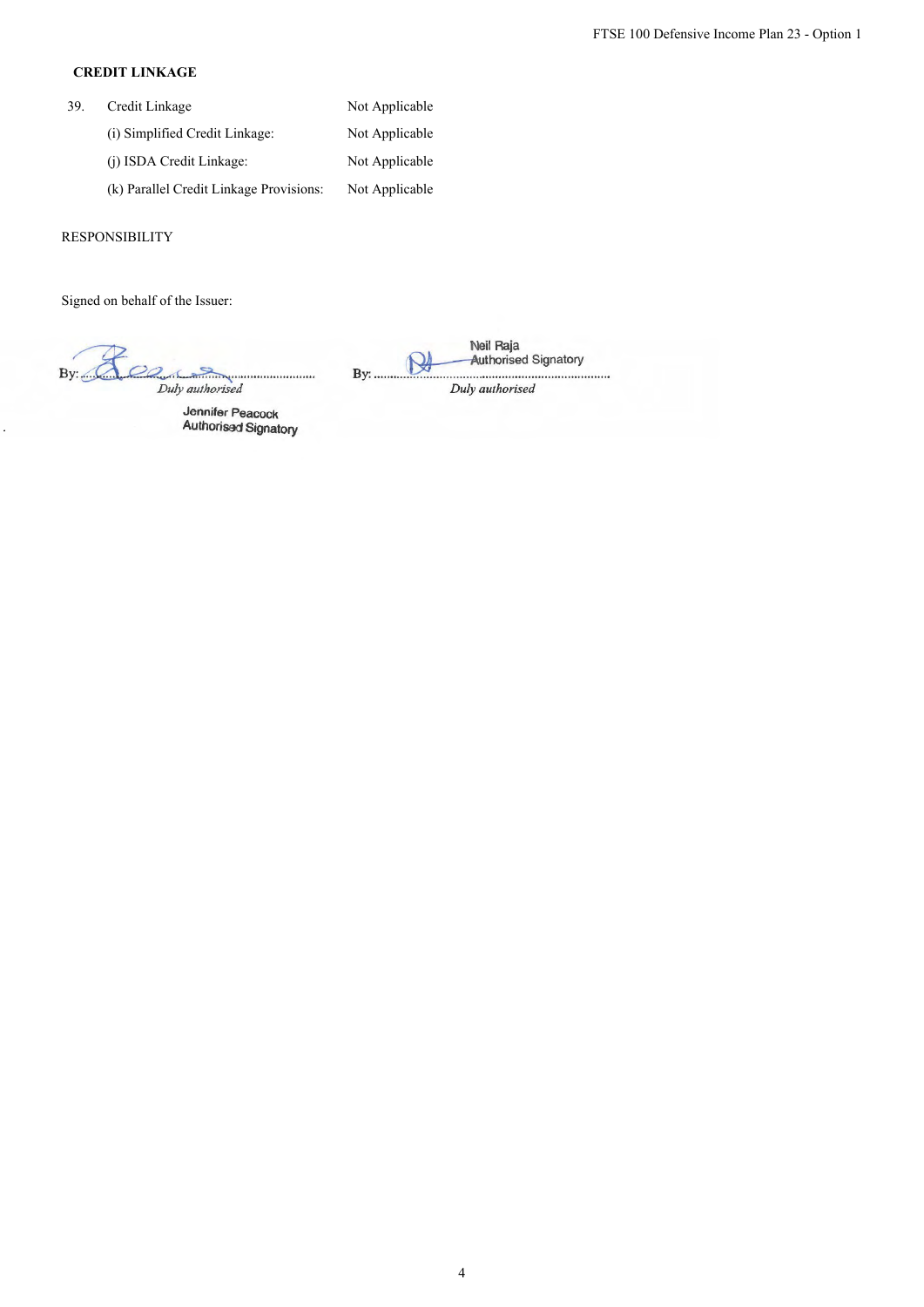# **PART B – OTHER INFORMATION**

## 1. **LISTING**

| $(a)$ Listing:            | Official List of the FCA                                                                                                                                                                                |
|---------------------------|---------------------------------------------------------------------------------------------------------------------------------------------------------------------------------------------------------|
| (b) Admission to trading: | Application is expected to be made by the Issuer (or on its behalf) for the Notes to be<br>admitted to trading on the Regulated Market of the London Stock Exchange with effect<br>from the Issue Date. |

### 2. **RATINGS**

Ratings: The Notes to be issued have not been rated.

### 3. **INTERESTS OF NATURAL AND LEGAL PERSONS INVOLVED IN THE ISSUE/OFFER**

As discussed in the "Subscription and Sale" section of the Base Prospectus, the Issuer has agreed to reimburse the Dealers certain of their expenses in connection with the update of the Programme and the issue of Notes under the Programme and to indemnify the Dealers against certain liabilities incurred by them in connection therewith.

Investec Bank plc may pay a fee to intermediaries distributing the Notes to investors (each such distributor, an "**Interested Party**"), or the Notes may be on-sold by Investec Bank plc to certain authorised offerors ("**Authorised Offerors**") at a discount to the Issue Price. Such discount will be retained by the Authorised Offerors as a re-offer spread. If under any applicable laws or regulations (including, if applicable, the Markets in Financial Instruments Directive (MiFID II)), an Authorised Offeror or an Interested Party is required to disclose to prospective investors in the Notes further information on any remuneration or discount that Investec Bank plc pays or offers to, or receives from such Authorised Offeror or Interested Party in respect of the Notes, the Authorised Offeror or Interested Party shall be responsible for compliance with such laws and regulations. Investors may request such further information from the relevant Authorised Offeror or Interested Party.

In addition, Investec Bank plc may provide further information to its own clients upon request.

Save for the interests disclosed above, so far as the Issuer is aware, no person involved in the offer of the Notes has an interest material to the offer.

#### 4. **REASONS FOR THE OFFER, ESTIMATED NET PROCEEDS AND TOTAL EXPENSES**

| 5. | YIEL D                        |                          |
|----|-------------------------------|--------------------------|
|    | (c) Estimated total expenses: | Information not required |
|    | (b) Estimated net proceeds:   | Information not required |
|    | (a) Reasons for the offer:    | Information not required |

Indication of yield: Not Applicable

### 6. **HISTORIC INTEREST RATES**

Not Applicable

### 7. **PERFORMANCE AND VOLATILITY OF THE UNDERLYING AND OTHER INFORMATION CONCERNING THE UNDERLYING**

Information about the past and the further performance of the underlying and its volatility can be found on Bloomberg.

The Issuer does not intend to provide post-issuance information.

#### 8. **BENCHMARK**

Amounts payable under the Notes are calculated by reference to the benchmarks set out below, each of which is provided by the administrator indicated in relation to the relevant benchmark.

| Benchmark       | Administrator                     | Does the Administrator appear on the Register? |
|-----------------|-----------------------------------|------------------------------------------------|
| FTSE® 100 Index | <b>FTSE</b> International Limited | Appears                                        |

### 9. **OPERATIONAL INFORMATION**

| (a) ISIN Code:   | GB00BF8S5R23   |
|------------------|----------------|
| (b) SEDOL Code:  | Not Applicable |
| (c) Common Code: | BF8S5R2        |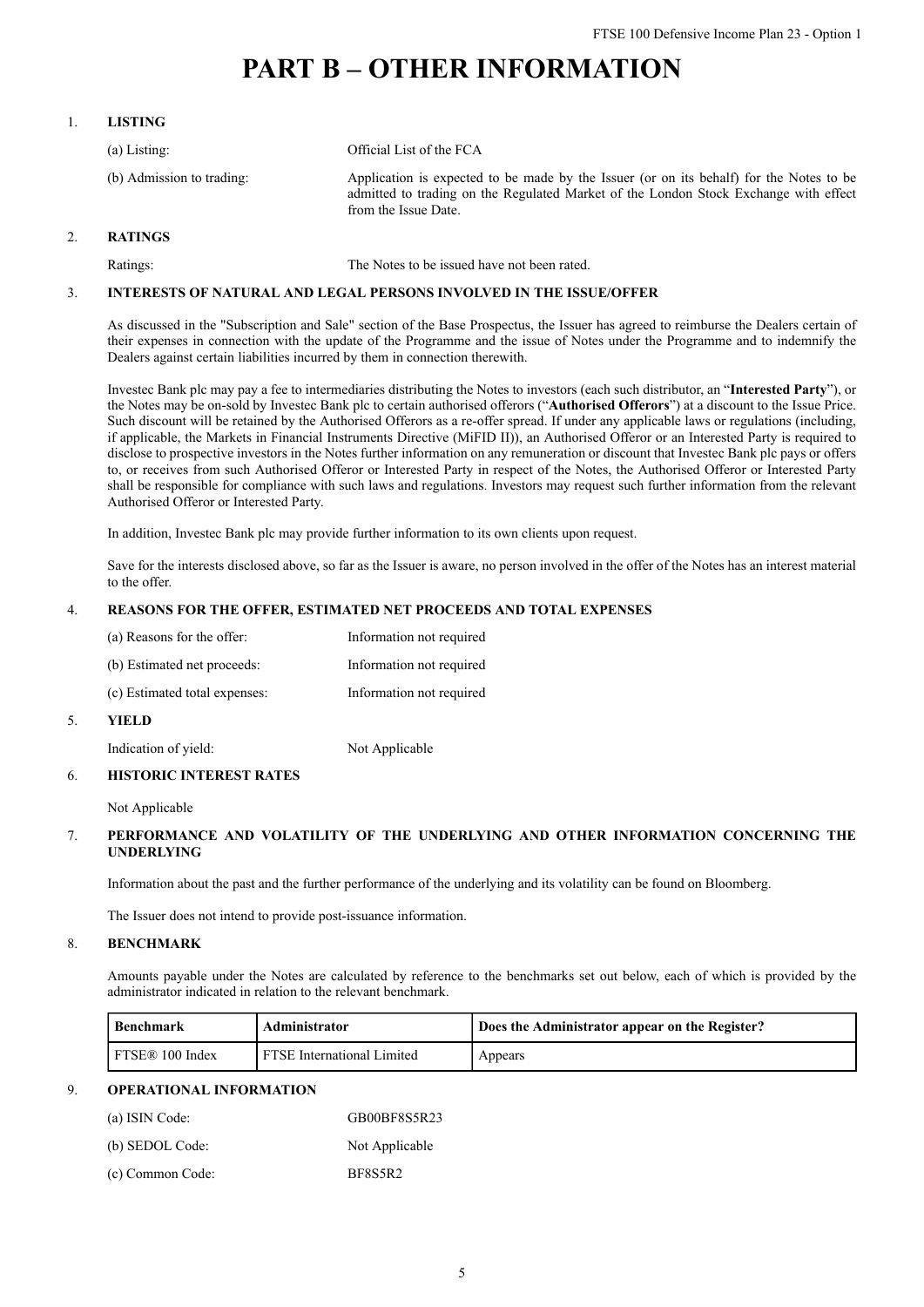|                                                  | Euroclear and Clearstream, Luxembourg<br>identification<br>the<br>relevant<br>and<br>$number(s)$ :                      | (d) Any clearing system(s) other than The Notes will be Uncertified Registered Notes held in CREST                                                                                                                                                                                                                                                                                                                                                                                      |  |
|--------------------------------------------------|-------------------------------------------------------------------------------------------------------------------------|-----------------------------------------------------------------------------------------------------------------------------------------------------------------------------------------------------------------------------------------------------------------------------------------------------------------------------------------------------------------------------------------------------------------------------------------------------------------------------------------|--|
|                                                  | (e) Delivery:                                                                                                           | Delivery free of payment                                                                                                                                                                                                                                                                                                                                                                                                                                                                |  |
|                                                  | (i) Issuer's Account details:                                                                                           | <b>CREST Account 762</b>                                                                                                                                                                                                                                                                                                                                                                                                                                                                |  |
|                                                  | (f) Additional Paying Agent(s) (if any):                                                                                | Not Applicable                                                                                                                                                                                                                                                                                                                                                                                                                                                                          |  |
|                                                  | (g) Common Depositary:                                                                                                  | Not Applicable                                                                                                                                                                                                                                                                                                                                                                                                                                                                          |  |
|                                                  | (h) Calculation Agent:                                                                                                  | Invested Bank plc                                                                                                                                                                                                                                                                                                                                                                                                                                                                       |  |
|                                                  | (i) is Calculation Agent to make Yes<br>calculations?                                                                   |                                                                                                                                                                                                                                                                                                                                                                                                                                                                                         |  |
|                                                  | (ii) if not, identify calculation agent:                                                                                | Not Applicable                                                                                                                                                                                                                                                                                                                                                                                                                                                                          |  |
|                                                  | (i) Nordic Paying Agent:                                                                                                | Not Applicable                                                                                                                                                                                                                                                                                                                                                                                                                                                                          |  |
|                                                  | (j) Italian Paying Agent:                                                                                               | Not Applicable                                                                                                                                                                                                                                                                                                                                                                                                                                                                          |  |
| 10.                                              | TERMS AND CONDITIONS OF THE OFFER                                                                                       |                                                                                                                                                                                                                                                                                                                                                                                                                                                                                         |  |
|                                                  | (a) Offer Price:                                                                                                        | The Offer Price for the Notes is the Issue Price.                                                                                                                                                                                                                                                                                                                                                                                                                                       |  |
|                                                  | (b) Offer Period:                                                                                                       | An offer of the Notes will be made by the Plan Manager (as defined in Part B, paragraph<br>$10(e)$ hereof) other than pursuant to Article 3(2) of the Prospectus Directive during the<br>period from 9.00 a.m. (GMT) on 09 March 2020 until 5.00 p.m. (GMT) on 24 April 2020.                                                                                                                                                                                                           |  |
| (c) Conditions to which the offer is<br>subject: |                                                                                                                         | The Notes will be offered to retail investors in the United Kingdom, Jersey, Guernsey and<br>the Isle of Man (the "Public Offer Jurisdictions") and will be available only through an<br>investment in the FTSE 100 Defensive Income Plan 23 - Option 1 (the "Plan"), details of<br>which are available from financial advisers.                                                                                                                                                        |  |
|                                                  | process:                                                                                                                | (d) Description of the application Prospective investors should complete and sign an application form obtainable from their<br>financial adviser and send it to their financial adviser who will send it to Invested<br>Administration. Duly completed applications together with cheques for the full amount of<br>the investor's subscription must be received by Investec Administration no later than:                                                                              |  |
|                                                  |                                                                                                                         | (a) 5.00 p.m. (GMT) on 24 April 2020 (other than in respect of ISA transfers and 2019/<br>2020 ISA Investments); or (b) 5.00 p.m. (GMT) on 03 April 2020 in respect of 2019/2020<br>ISA investments; or (c) 5.00 p.m. (GMT) on 03 April 2020 in respect of ISA transfers.                                                                                                                                                                                                               |  |
|                                                  |                                                                                                                         | Invested Administration will send investors written acknowledgment by the end of the next<br>working day following receipt of the completed application form. After the Issue Date,<br>investors will be sent an opening statement showing each investor's holdings in the Notes.                                                                                                                                                                                                       |  |
|                                                  | (e) Description of possibility to reduce<br>subscriptions and manner for refunding<br>excess amount paid by applicants: | Invested Bank plc as plan manager (the "Plan Manager") in relation to the Plan may accept<br>duly completed applications subject to the Terms and Conditions set out in the brochure<br>relating to the Plan (the "Plan Brochure"). The Plan Manager reserves the right to reject an<br>application for any reason, in which case the subscription monies will be returned. Further<br>details of the cancellation rights and the application process are set out in the Plan Brochure. |  |
|                                                  | maximum amount of application:                                                                                          | (f) Details of the minimum and/or Minimum of GBP3,000 to a maximum of GBP3,000,000                                                                                                                                                                                                                                                                                                                                                                                                      |  |
|                                                  | (g) Details of the method and time limits<br>for paying up and delivering the Notes:                                    | Duly completed applications together with cheques for the full amount of the investor's<br>subscription must be received no later than 24 Apr 2020 (or 03 April 2020 in respect of ISA<br>transfers or 03 April 2020 in respect of 2019/2020 ISA investments).                                                                                                                                                                                                                          |  |
|                                                  |                                                                                                                         | Prospective Noteholders will be notified by the Plan Manager of their allocation of Notes.<br>The Notes will be collectively held for investors in an account with Ferlim Nominees<br>Limited, except to the extent that alternative delivery and settlement arrangements have<br>been agreed between individual investors and the Plan Manager, as described more fully in<br>the Plan Brochure.                                                                                       |  |
|                                                  | (h) Manner in and date on which results                                                                                 | The final size will be known at the end of the Offer Period.                                                                                                                                                                                                                                                                                                                                                                                                                            |  |
|                                                  | of the offer are to be made public:                                                                                     | A copy of these Final Terms will be filed with the Financial Conduct Authority in the UK<br>(the "FCA"). On or before the Issue Date, a notice pursuant to UK Prospectus Rule 2.3.2(2)<br>of the final aggregate principal amount of the Notes will be (i) filed with the FCA and (ii)                                                                                                                                                                                                  |  |

published in accordance with the method of publication set out in Prospectus Rule 3.2.4(2).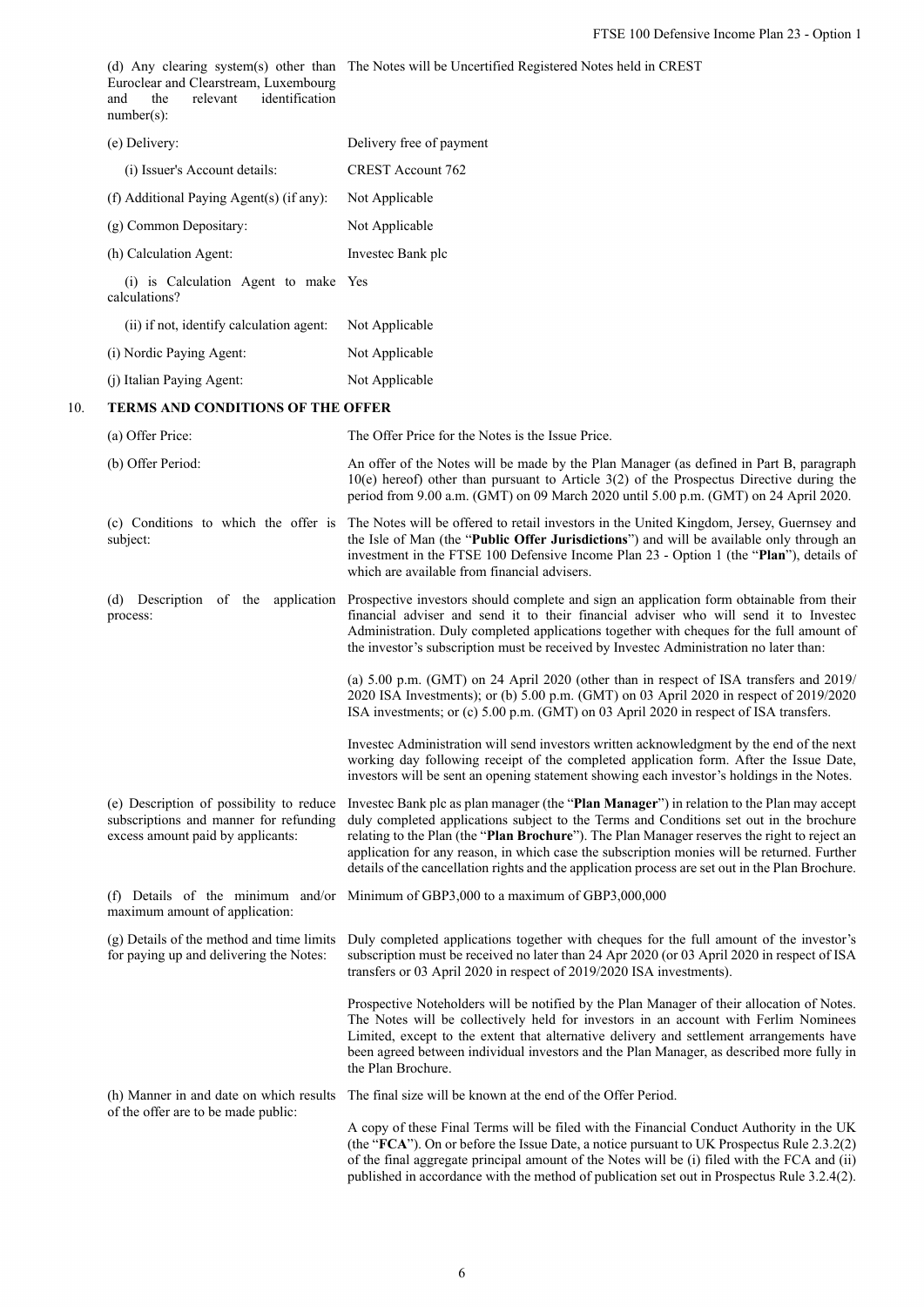(i) Procedure for exercise of any right Not Applicable of pre-emption, negotiability of subscription rights and treatment of subscription rights not exercised:

whether dealing may begin before notification is made:

(j) Process for notification to applicants At the end of the Offer Period, the Plan Manager will proceed to notify the prospective of the amount allotted and the indication Noteholders as to the amount of their allotment of the Notes.

(k) Amount of any expenses and taxes None specifically charged to the subscriber or purchaser:

known to the Issuer, of the placers in the various countries where the offer takes place:

(l) Name(s) and address(es), to the extent Investec Bank plc, 30 Gresham Street, London EC2V 7QP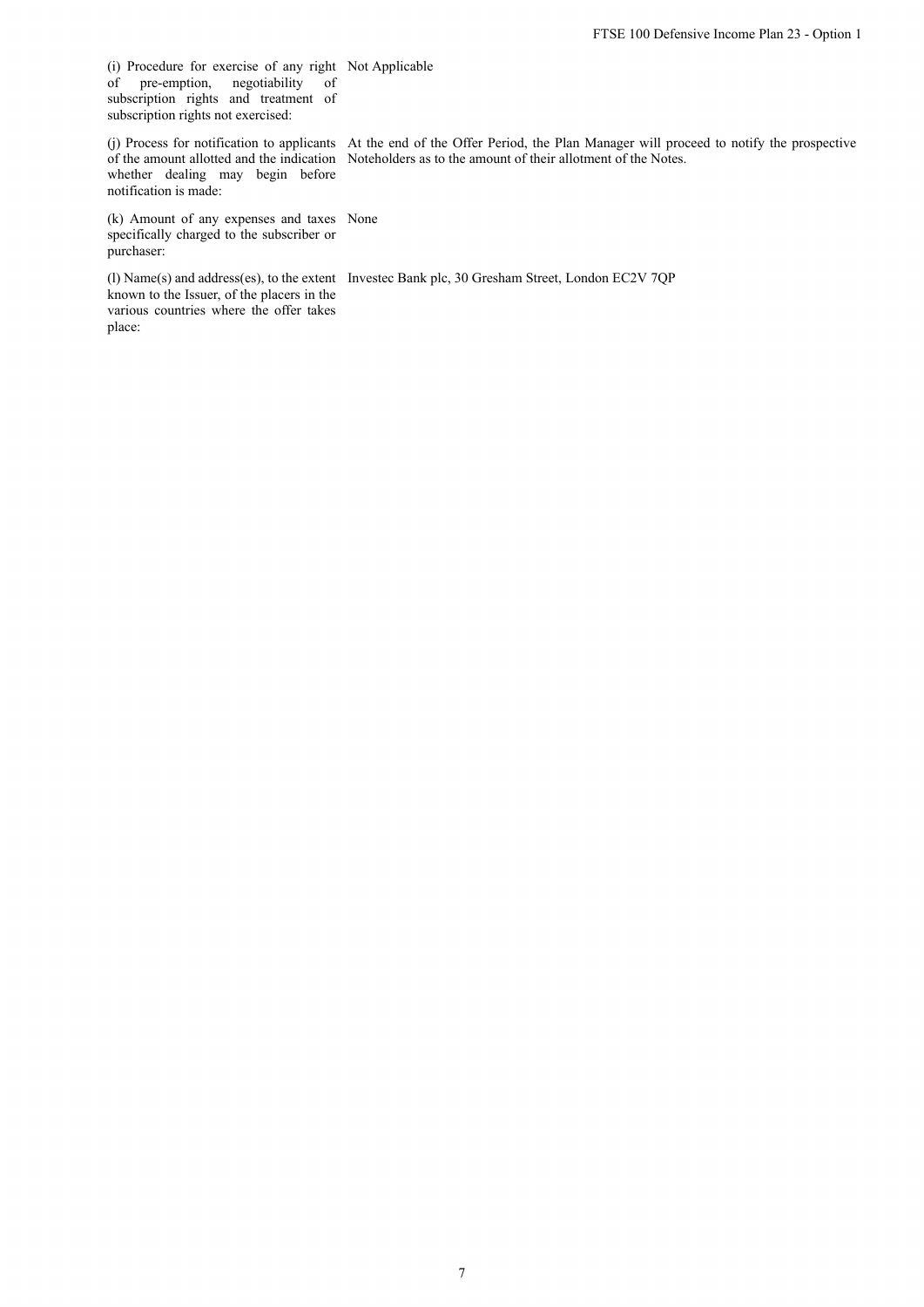# **ANNEX 1 EQUITY/INDEX/DUAL UNDERLYING LINKED NOTE PROVISIONS**

| 1.  | <b>Type of Note:</b>                                                                  | <b>Index Linked Note</b> |
|-----|---------------------------------------------------------------------------------------|--------------------------|
| 2.  | <b>Type of Underlying:</b>                                                            | Single Index             |
| 3.  | <b>Physical Settlement:</b>                                                           | Not Applicable           |
| 4.  | Redemption and Interest Payment<br><b>Provisions:</b>                                 |                          |
| (a) | Return Factor:                                                                        | Not Applicable           |
| (b) | <b>FX</b> Factors:                                                                    | Not Applicable           |
| (c) | Kick Out Notes with Capital at Risk Not Applicable<br><b>Redemption Provisions</b>    |                          |
| (d) | Kick Out Notes without Capital at Risk Not Applicable<br><b>Redemption Provisions</b> |                          |

(e) *Phoenix Kick Out Notes with Capital at* Applicable *Risk Redemption Provisions*

> (i) Interest In relation to each Calculation Amount and each Interest Payment Date, an amount equal to 1.15 per cent. of such Amount: Calculation Amount

(ii) Constant Not Applicable Monitoring:

(iii) Interest European

Amount Condition:

| <b>Interest Payment Date</b>                                                                      | <b>Interest</b><br><b>Valuation</b><br><b>Dates</b> | <b>Interest Amount Threshold</b><br>(as a percentage of the<br><b>Initial Index Level)</b> | <b>Interest</b><br><b>Observation</b><br><b>Start Date</b> | <b>Interest</b><br><b>Observation</b><br><b>End Date</b> |
|---------------------------------------------------------------------------------------------------|-----------------------------------------------------|--------------------------------------------------------------------------------------------|------------------------------------------------------------|----------------------------------------------------------|
| The date which falls 1 Business<br>Day following the applicable<br><b>Interest Valuation Date</b> | 4 August<br>2020                                    | 60%                                                                                        | <b>Not</b><br>Applicable                                   | Not<br>Applicable                                        |
| The date which falls 1 Business<br>Day following the applicable<br><b>Interest Valuation Date</b> | $\overline{4}$<br>November<br>2020                  | 60%                                                                                        | <b>Not</b><br>Applicable                                   | <b>Not</b><br>Applicable                                 |
| The date which falls 1 Business<br>Day following the applicable<br><b>Interest Valuation Date</b> | $\overline{4}$<br>February<br>2021                  | 60%                                                                                        | <b>Not</b><br>Applicable                                   | <b>Not</b><br>Applicable                                 |
| The date which falls 1 Business<br>Day following the applicable<br><b>Interest Valuation Date</b> | $\overline{4}$<br>May  <br>2021                     | 60%                                                                                        | <b>Not</b><br>Applicable                                   | <b>Not</b><br>Applicable                                 |
| The date which falls 1 Business<br>Day following the applicable<br><b>Interest Valuation Date</b> | 4 August<br>2021                                    | 60%                                                                                        | <b>Not</b><br>Applicable                                   | <b>Not</b><br>Applicable                                 |
| The date which falls 1 Business<br>Day following the applicable<br><b>Interest Valuation Date</b> | $\overline{4}$<br>November<br>2021                  | 60%                                                                                        | <b>Not</b><br>Applicable                                   | <b>Not</b><br>Applicable                                 |
| The date which falls 1 Business<br>Day following the applicable<br><b>Interest Valuation Date</b> | $\overline{4}$<br>February<br>2022                  | 60%                                                                                        | <b>Not</b><br>Applicable                                   | <b>Not</b><br>Applicable                                 |
| The date which falls 1 Business<br>Day following the applicable<br><b>Interest Valuation Date</b> | $\overline{4}$<br>May<br>2022                       | 60%                                                                                        | <b>Not</b><br>Applicable                                   | <b>Not</b><br>Applicable                                 |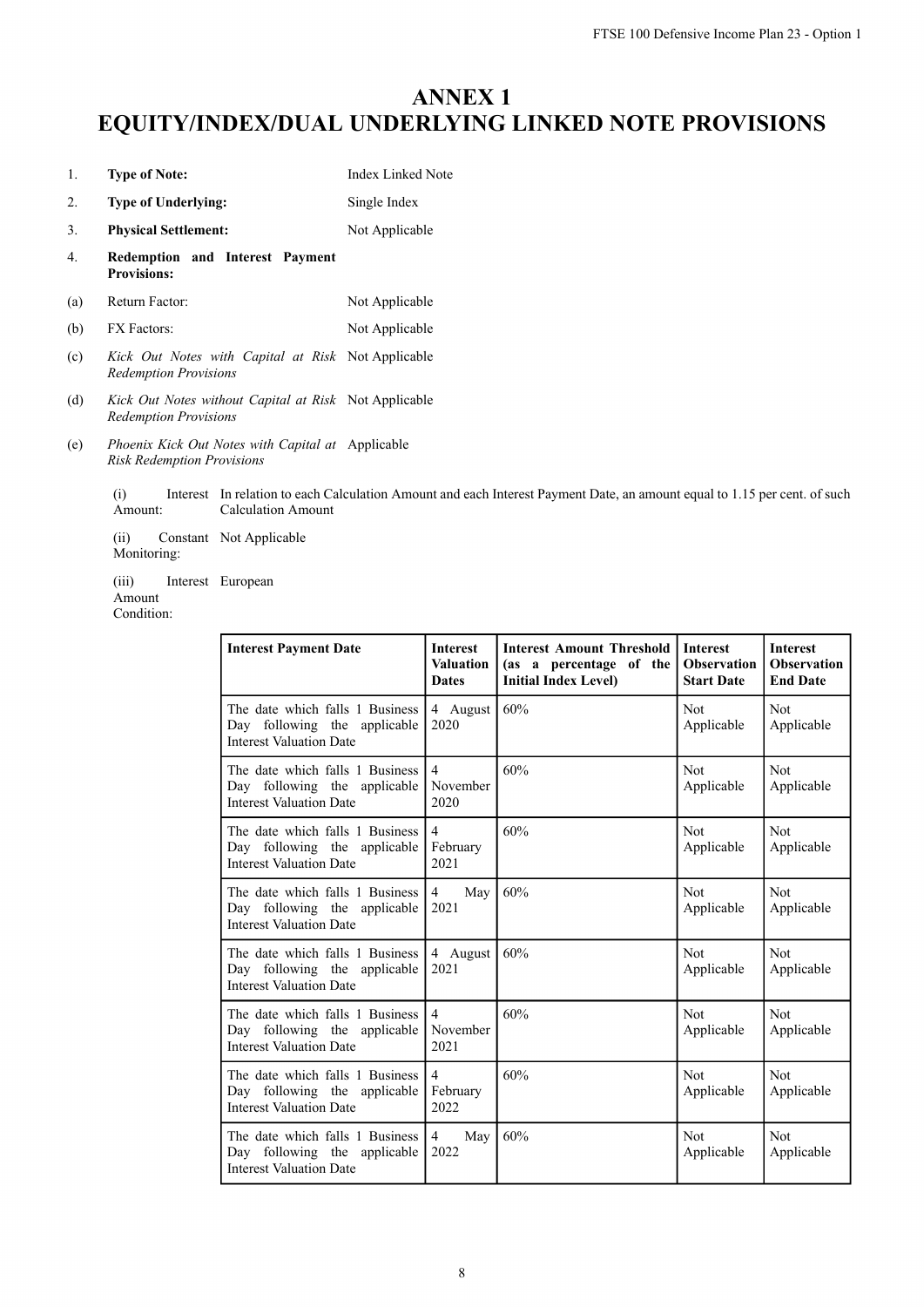| The date which falls 1 Business<br>Day following the applicable<br><b>Interest Valuation Date</b> | 4 August<br>2022                   | 60% | Not<br>Applicable        | Not<br>Applicable        |
|---------------------------------------------------------------------------------------------------|------------------------------------|-----|--------------------------|--------------------------|
| The date which falls 1 Business<br>Day following the applicable<br><b>Interest Valuation Date</b> | $\overline{4}$<br>November<br>2022 | 60% | <b>Not</b><br>Applicable | Not<br>Applicable        |
| The date which falls 1 Business<br>Day following the applicable<br><b>Interest Valuation Date</b> | 6<br>February<br>2023              | 60% | Not<br>Applicable        | Not<br>Applicable        |
| The date which falls 1 Business<br>Day following the applicable<br><b>Interest Valuation Date</b> | $\overline{4}$<br>May<br>2023      | 60% | <b>Not</b><br>Applicable | Not<br>Applicable        |
| The date which falls 1 Business<br>Day following the applicable<br><b>Interest Valuation Date</b> | 4 August<br>2023                   | 60% | Not<br>Applicable        | Not<br>Applicable        |
| The date which falls 1 Business<br>Day following the applicable<br><b>Interest Valuation Date</b> | 6<br>November<br>2023              | 60% | Not<br>Applicable        | Not<br>Applicable        |
| The date which falls 1 Business<br>Day following the applicable<br><b>Interest Valuation Date</b> | 5<br>February<br>2024              | 60% | <b>Not</b><br>Applicable | Not<br>Applicable        |
| The date which falls 1 Business<br>Day following the applicable<br><b>Interest Valuation Date</b> | 7<br>May<br>2024                   | 60% | <b>Not</b><br>Applicable | Not<br>Applicable        |
| The date which falls 1 Business<br>Day following the applicable<br><b>Interest Valuation Date</b> | 5 August<br>2024                   | 60% | <b>Not</b><br>Applicable | Not<br>Applicable        |
| The date which falls 1 Business<br>Day following the applicable<br><b>Interest Valuation Date</b> | $\overline{4}$<br>November<br>2024 | 60% | Not<br>Applicable        | Not<br>Applicable        |
| The date which falls 1 Business<br>Day following the applicable<br><b>Interest Valuation Date</b> | $\overline{4}$<br>February<br>2025 | 60% | Not<br>Applicable        | Not<br>Applicable        |
| The date which falls 1 Business<br>Day following the applicable<br><b>Interest Valuation Date</b> | 6<br>May<br>2025                   | 60% | Not<br>Applicable        | Not<br>Applicable        |
| The date which falls 1 Business<br>Day following the applicable<br><b>Interest Valuation Date</b> | 4 August<br>2025                   | 60% | <b>Not</b><br>Applicable | Not<br>Applicable        |
| The date which falls 1 Business<br>Day following the applicable<br><b>Interest Valuation Date</b> | $\overline{4}$<br>November<br>2025 | 60% | Not<br>Applicable        | Not<br>Applicable        |
| The date which falls 1 Business<br>Day following the applicable<br><b>Interest Valuation Date</b> | $\overline{4}$<br>February<br>2026 | 60% | Not<br>Applicable        | Not<br>Applicable        |
| The date which falls 1 Business<br>Day following the applicable<br><b>Interest Valuation Date</b> | 5<br>May<br>2026                   | 60% | Not<br>Applicable        | Not<br>Applicable        |
| The date which falls 1 Business<br>Day following the applicable<br><b>Interest Valuation Date</b> | 4 August<br>2026                   | 60% | Not<br>Applicable        | <b>Not</b><br>Applicable |
| The date which falls 1 Business<br>Day following the applicable<br><b>Interest Valuation Date</b> | $\overline{4}$<br>November<br>2026 | 60% | Not<br>Applicable        | Not<br>Applicable        |
| The date which falls 1 Business<br>Day following the applicable<br><b>Interest Valuation Date</b> | $\overline{4}$<br>February<br>2027 | 60% | Not<br>Applicable        | Not<br>Applicable        |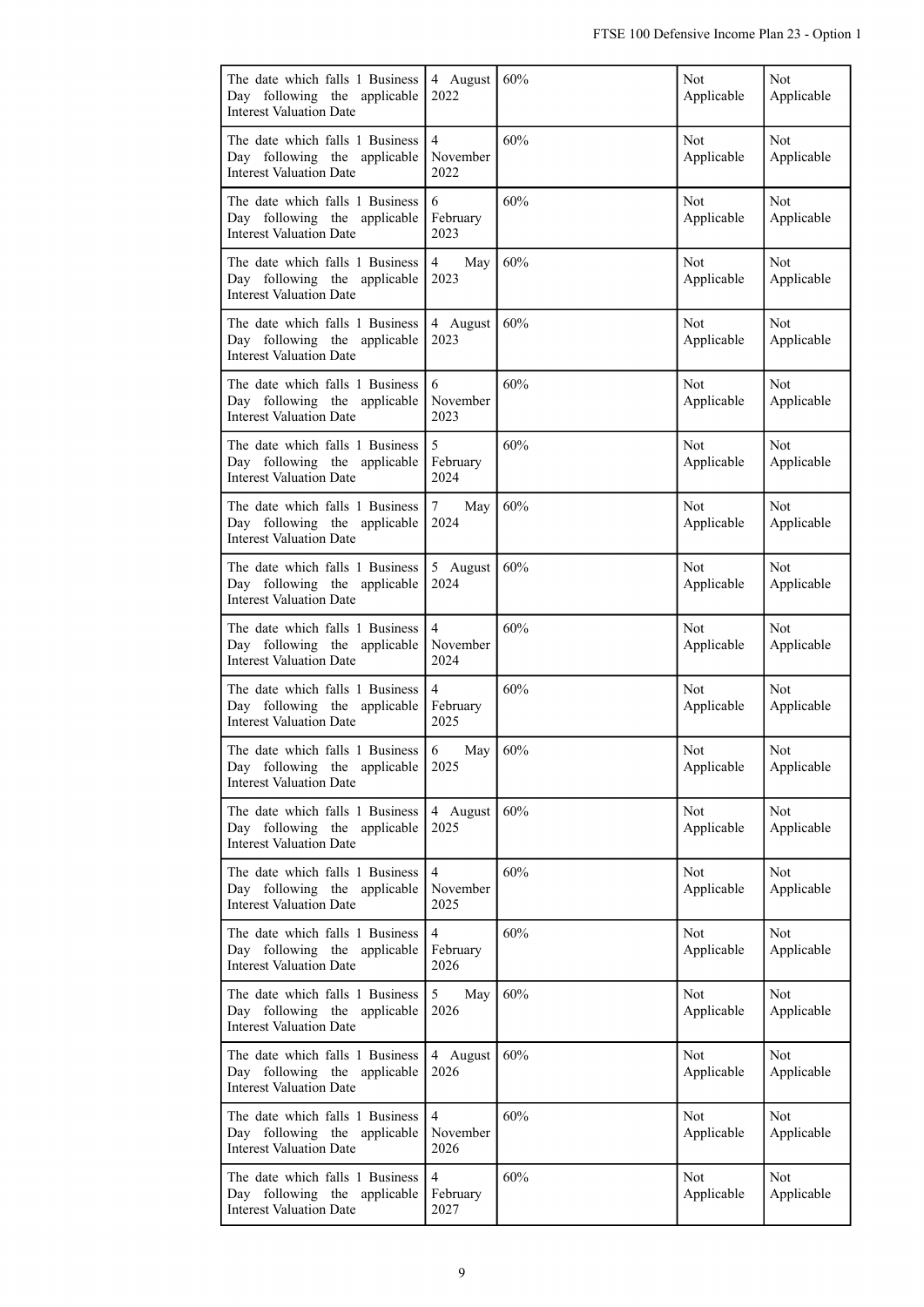| The date which falls 1 Business<br>Day following the applicable<br><b>Interest Valuation Date</b> | $\overline{4}$<br>May<br>2027      | 60% | Not:<br>Applicable | Not.<br>Applicable       |
|---------------------------------------------------------------------------------------------------|------------------------------------|-----|--------------------|--------------------------|
| The date which falls 1 Business<br>Day following the applicable<br><b>Interest Valuation Date</b> | 4 August<br>2027                   | 60% | Not:<br>Applicable | Not<br>Applicable        |
| The date which falls 1 Business<br>Day following the applicable<br><b>Interest Valuation Date</b> | $\overline{4}$<br>November<br>2027 | 60% | Not:<br>Applicable | <b>Not</b><br>Applicable |
| The date which falls 1 Business<br>Day following the applicable<br><b>Interest Valuation Date</b> | $\overline{4}$<br>February<br>2028 | 60% | Not.<br>Applicable | Not<br>Applicable        |
| The date which falls 1 Business<br>Day following the applicable<br><b>Interest Valuation Date</b> | 4<br>May<br>2028                   | 60% | Not:<br>Applicable | Not.<br>Applicable       |

(iv) Interest Interest Applicable

Amount

Averaging:

| <b>Interest Payment Date</b>                                                                                           | <b>Interest Averaging Period</b>                                                                                                         |
|------------------------------------------------------------------------------------------------------------------------|------------------------------------------------------------------------------------------------------------------------------------------|
| The date which is 1 Business Day<br>following<br>immediately<br>applicable<br>the<br><b>Interest Valuation Date</b>    | 04 August 2020 (the "Interest Averaging End Date") and the<br>four Scheduled Trading Days prior to the Interest Averaging<br>End Date.   |
| The date which is 1<br>Business Day<br>immediately<br>following<br>applicable<br>the<br><b>Interest Valuation Date</b> | 04 November 2020 (the "Interest Averaging End Date") and<br>the four Scheduled Trading Days prior to the Interest Averaging<br>End Date. |
| The date which is 1<br>Business Day<br>immediately<br>following<br>applicable<br>the<br><b>Interest Valuation Date</b> | 04 February 2021 (the "Interest Averaging End Date") and<br>the four Scheduled Trading Days prior to the Interest Averaging<br>End Date. |
| The date which is 1<br>Business Day<br>immediately<br>following<br>applicable<br>the<br><b>Interest Valuation Date</b> | 04 May 2021 (the "Interest Averaging End Date") and the four<br>Scheduled Trading Days prior to the Interest Averaging End<br>Date.      |
| The date which is 1<br>Business Day<br>immediately<br>following<br>applicable<br>the<br><b>Interest Valuation Date</b> | 04 August 2021 (the "Interest Averaging End Date") and the<br>four Scheduled Trading Days prior to the Interest Averaging<br>End Date.   |
| The date which is 1<br>Business Day<br>immediately<br>following<br>the<br>applicable<br><b>Interest Valuation Date</b> | 04 November 2021 (the "Interest Averaging End Date") and<br>the four Scheduled Trading Days prior to the Interest Averaging<br>End Date. |
| The date which is 1<br>Business Day<br>immediately<br>following<br>applicable<br>the<br><b>Interest Valuation Date</b> | 04 February 2022 (the "Interest Averaging End Date") and<br>the four Scheduled Trading Days prior to the Interest Averaging<br>End Date. |
| The date which is 1<br>Business Day<br>immediately<br>following<br>applicable<br>the<br><b>Interest Valuation Date</b> | 04 May 2022 (the "Interest Averaging End Date") and the four<br>Scheduled Trading Days prior to the Interest Averaging End<br>Date.      |
| The date which is 1<br>Business Day<br>following<br>immediately<br>the<br>applicable<br><b>Interest Valuation Date</b> | 04 August 2022 (the "Interest Averaging End Date") and the<br>four Scheduled Trading Days prior to the Interest Averaging<br>End Date.   |
| The date which is 1<br>Business Day<br>immediately<br>following<br>applicable<br>the<br><b>Interest Valuation Date</b> | 04 November 2022 (the "Interest Averaging End Date") and<br>the four Scheduled Trading Days prior to the Interest Averaging<br>End Date. |
| The date which is 1<br>Business Day<br>immediately<br>following<br>applicable<br>the<br><b>Interest Valuation Date</b> | 06 February 2023 (the "Interest Averaging End Date") and<br>the four Scheduled Trading Days prior to the Interest Averaging<br>End Date. |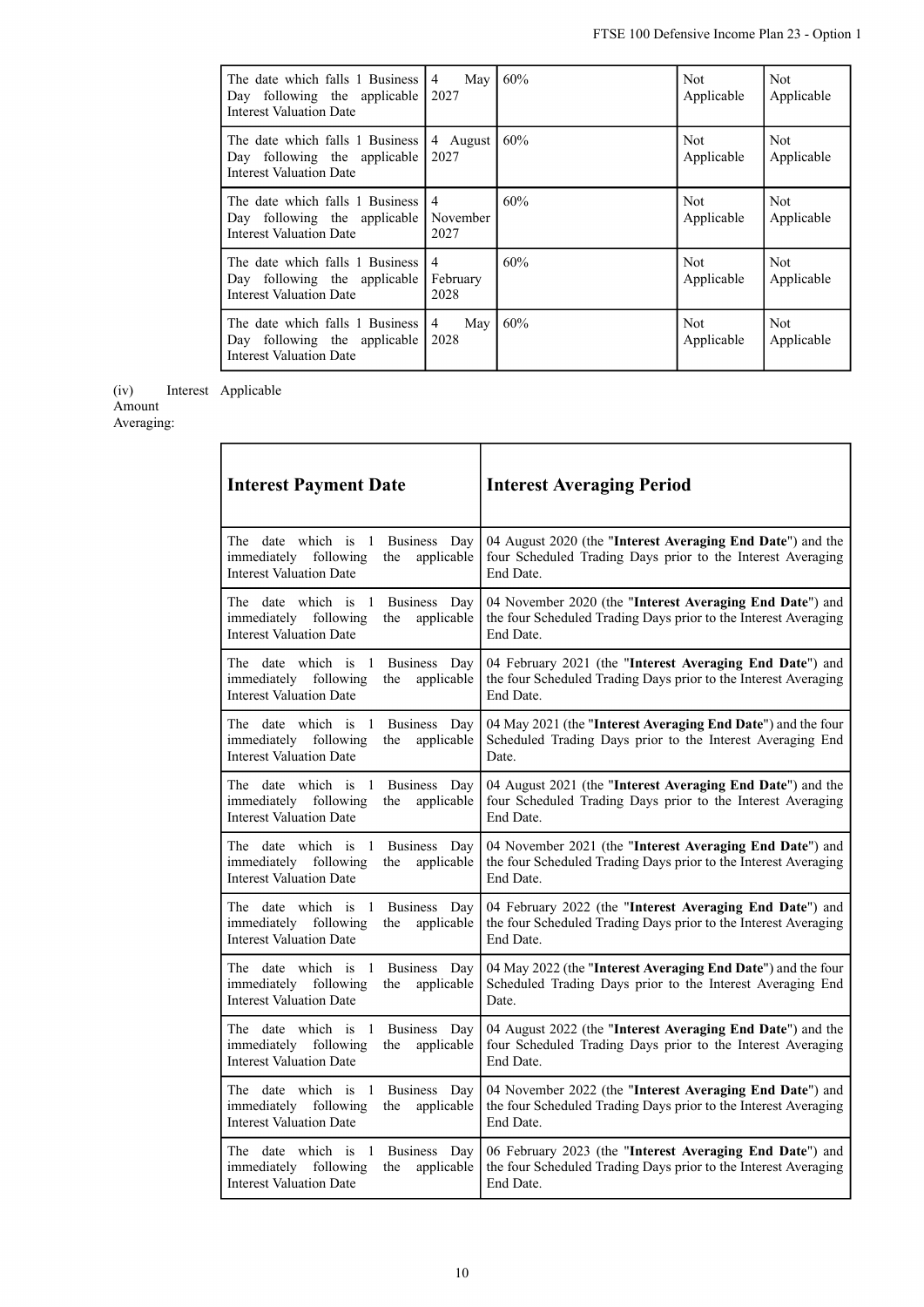| The date which is 1<br>Business Day<br>immediately<br>following<br>the<br>applicable<br><b>Interest Valuation Date</b>                 | 04 May 2023 (the "Interest Averaging End Date") and the four<br>Scheduled Trading Days prior to the Interest Averaging End<br>Date.                                           |
|----------------------------------------------------------------------------------------------------------------------------------------|-------------------------------------------------------------------------------------------------------------------------------------------------------------------------------|
| The date which is 1<br>Business Day<br>applicable<br>immediately<br>following<br>the<br><b>Interest Valuation Date</b>                 | 04 August 2023 (the "Interest Averaging End Date") and the<br>four Scheduled Trading Days prior to the Interest Averaging<br>End Date.                                        |
| The date which is<br>1<br>Business Day<br>applicable<br>immediately following<br>the<br><b>Interest Valuation Date</b>                 | 06 November 2023 (the "Interest Averaging End Date") and<br>the four Scheduled Trading Days prior to the Interest Averaging<br>End Date.                                      |
| The date which is<br>-1<br>Business Day<br>immediately<br>following<br>the<br>applicable<br><b>Interest Valuation Date</b>             | 05 February 2024 (the "Interest Averaging End Date") and<br>the four Scheduled Trading Days prior to the Interest Averaging<br>End Date.                                      |
| The date which is<br>Business Day<br>- 1<br>following<br>applicable<br>immediately<br>the<br><b>Interest Valuation Date</b>            | 07 May 2024 (the "Interest Averaging End Date") and the four<br>Scheduled Trading Days prior to the Interest Averaging End<br>Date.                                           |
| The date which is<br>- 1<br>Business Day<br>immediately following<br>applicable<br>the<br><b>Interest Valuation Date</b>               | 05 August 2024 (the "Interest Averaging End Date") and the<br>four Scheduled Trading Days prior to the Interest Averaging<br>End Date.                                        |
| The date which is<br>- 1<br>Business Day<br>immediately following<br>the<br>applicable<br><b>Interest Valuation Date</b>               | 04 November 2024 (the "Interest Averaging End Date") and<br>the four Scheduled Trading Days prior to the Interest Averaging<br>End Date.                                      |
| The date which is<br>Business Day<br>-1<br>immediately<br>following<br>the<br>applicable<br><b>Interest Valuation Date</b>             | 04 February 2025 (the "Interest Averaging End Date") and<br>the four Scheduled Trading Days prior to the Interest Averaging<br>End Date.                                      |
| The date which is 1<br>Business Day<br>following<br>applicable<br>immediately<br>the<br><b>Interest Valuation Date</b>                 | 06 May 2025 (the "Interest Averaging End Date") and the four<br>Scheduled Trading Days prior to the Interest Averaging End<br>Date.                                           |
| The date which is<br>1<br>Business Day<br>immediately following<br>the<br>applicable<br><b>Interest Valuation Date</b>                 | 04 August 2025 (the "Interest Averaging End Date") and the<br>four Scheduled Trading Days prior to the Interest Averaging<br>End Date.                                        |
| The date which is 1<br>Business Day<br>immediately<br>following<br>the<br>applicable<br><b>Interest Valuation Date</b>                 | 04 November 2025 (the "Interest Averaging End Date") and<br>the four Scheduled Trading Days prior to the Interest Averaging<br>End Date.                                      |
| The date which is 1 Business Day<br><b>Interest Valuation Date</b>                                                                     | 04 February 2026 (the "Interest Averaging End Date") and<br>immediately following the applicable the four Scheduled Trading Days prior to the Interest Averaging<br>End Date. |
| The date which is 1<br>Business Day<br>immediately<br>following<br>applicable<br>the<br><b>Interest Valuation Date</b>                 | 05 May 2026 (the "Interest Averaging End Date") and the four<br>Scheduled Trading Days prior to the Interest Averaging End<br>Date.                                           |
| The date which is<br>$\overline{1}$<br>Business Day<br>immediately<br>following<br>applicable<br>the<br><b>Interest Valuation Date</b> | 04 August 2026 (the "Interest Averaging End Date") and the<br>four Scheduled Trading Days prior to the Interest Averaging<br>End Date.                                        |
| The date which is<br>Business Day<br>- 1<br>applicable<br>immediately following<br>the<br><b>Interest Valuation Date</b>               | 04 November 2026 (the "Interest Averaging End Date") and<br>the four Scheduled Trading Days prior to the Interest Averaging<br>End Date.                                      |
| The date which is 1<br>Business Day<br>immediately following<br>applicable<br>the<br><b>Interest Valuation Date</b>                    | 04 February 2027 (the "Interest Averaging End Date") and<br>the four Scheduled Trading Days prior to the Interest Averaging<br>End Date.                                      |
| The date which is<br>- 1<br>Business Day<br>immediately<br>following<br>applicable<br>the<br><b>Interest Valuation Date</b>            | 04 May 2027 (the "Interest Averaging End Date") and the four<br>Scheduled Trading Days prior to the Interest Averaging End<br>Date.                                           |
| The date which is 1<br>Business Day<br>immediately<br>following<br>applicable<br>the<br><b>Interest Valuation Date</b>                 | 04 August 2027 (the "Interest Averaging End Date") and the<br>four Scheduled Trading Days prior to the Interest Averaging<br>End Date.                                        |
| The date which is<br>Business Day<br>-1<br>immediately following<br>applicable<br>the<br><b>Interest Valuation Date</b>                | 04 November 2027 (the "Interest Averaging End Date") and<br>the four Scheduled Trading Days prior to the Interest Averaging<br>End Date.                                      |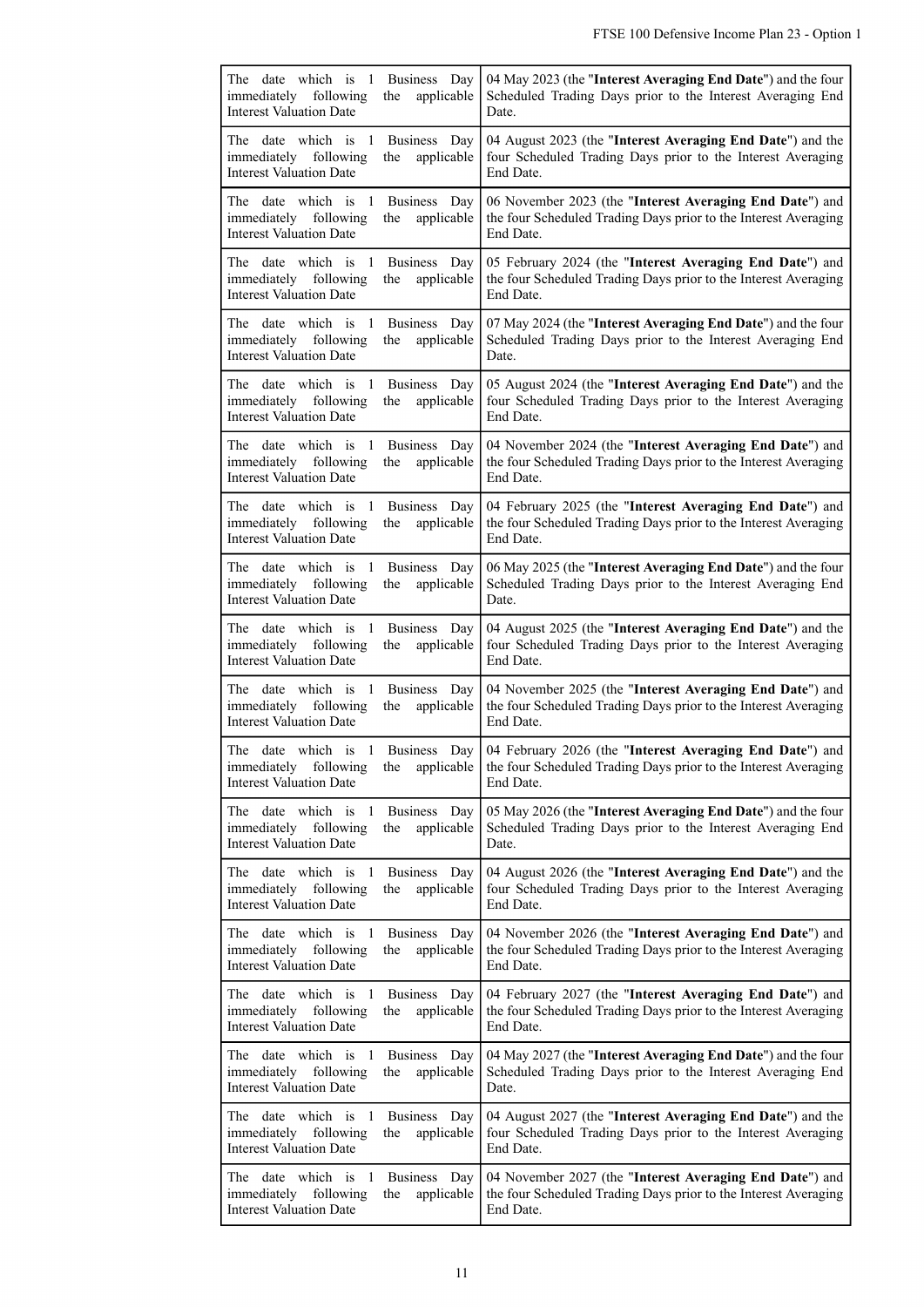|                    | immediately following<br><b>Interest Valuation Date</b>                                      | The date which is 1 Business Day<br>applicable<br>the | 04 February 2028 (the "Interest Averaging End Date") and<br>the four Scheduled Trading Days prior to the Interest Averaging<br>End Date. |
|--------------------|----------------------------------------------------------------------------------------------|-------------------------------------------------------|------------------------------------------------------------------------------------------------------------------------------------------|
|                    | immediately following<br><b>Interest Valuation Date</b>                                      | The date which is 1 Business Day<br>the applicable    | 04 May 2028 (the "Interest Averaging End Date") and the four<br>Scheduled Trading Days prior to the Interest Averaging End<br>Date.      |
|                    | Return 60 per cent. of the Initial Index Level<br>(v)<br>Threshold:                          |                                                       |                                                                                                                                          |
|                    | Digital 100 per cent.<br>(vi)<br>Return:                                                     |                                                       |                                                                                                                                          |
|                    | (vii)<br>Memory Not Applicable<br>Feature<br>Provisions:                                     |                                                       |                                                                                                                                          |
|                    | (viii) Gearing 1: Not Applicable                                                             |                                                       |                                                                                                                                          |
| (f)                | Phoenix Kick Out Notes without Capital Not Applicable<br>at Risk Redemption Provisions       |                                                       |                                                                                                                                          |
| (g)                | Upside Notes with Capital at Risk Not Applicable<br><b>Redemption Provisions</b>             |                                                       |                                                                                                                                          |
| (h)                | Upside Notes without Capital at Risk Not Applicable<br><b>Redemption Provisions</b>          |                                                       |                                                                                                                                          |
| (i)                | Geared Booster Notes with Capital at Not Applicable<br><b>Risk Redemption Provisions</b>     |                                                       |                                                                                                                                          |
| (j)                | Lock-In Call Notes with Capital at Risk Not Applicable<br><b>Redemption Provisions</b>       |                                                       |                                                                                                                                          |
| (k)                | N Barrier (Income) Notes with Capital at Not Applicable<br><b>Risk Redemption Provisions</b> |                                                       |                                                                                                                                          |
| (1)                | Range Accrual (Income) Notes with Not Applicable<br>Capital at Risk Redemption Provisions    |                                                       |                                                                                                                                          |
| (m)                | Range Accrual Notes (Income) without Not Applicable<br>Capital at Risk:                      |                                                       |                                                                                                                                          |
| (n)                | Reverse Convertible Notes with Capital Not Applicable<br>at Risk                             |                                                       |                                                                                                                                          |
| $\left( 0 \right)$ | Double Bonus Notes with Capital at Risk Not Applicable<br><b>Redemption Provisions</b>       |                                                       |                                                                                                                                          |
| (p)                | Bear Notes with Capital at Risk Not Applicable<br><b>Redemption Provisions</b>               |                                                       |                                                                                                                                          |
| (q)                | Bear Notes without Capital at Risk Not Applicable<br><b>Redemption Provisions</b>            |                                                       |                                                                                                                                          |
| (r)                | Dual Underlying Kick Out Notes with Not Applicable<br>Capital at Risk Redemption Provisions  |                                                       |                                                                                                                                          |
| (s)                | Dual Underlying Upside Notes with Not Applicable<br>Capital at Risk Redemption Provisions    |                                                       |                                                                                                                                          |
| (t)                | Out Performance Call Notes with Not-Applicable<br>Capital at Risk Redemption Provisions      |                                                       |                                                                                                                                          |
| (u)                | Out Performance Call Notes without Not Applicable<br>Capital at Risk Redemption Provisions   |                                                       |                                                                                                                                          |
|                    |                                                                                              |                                                       |                                                                                                                                          |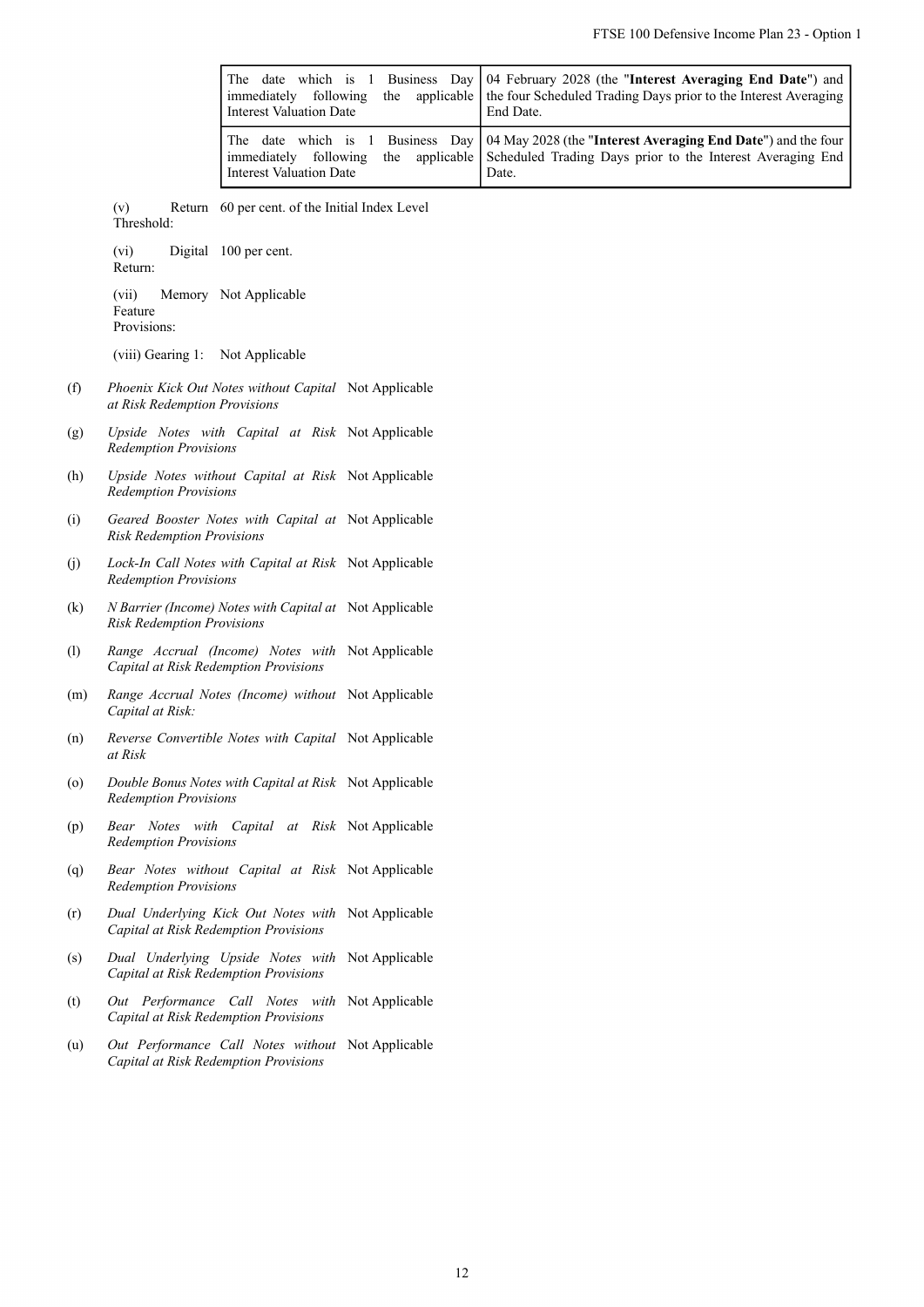### **Additional Provisions:**

(a) Underlying:

| $(i)$ Index (the "Underlying"):                          |               |  | FTSE 100 Index                                                                                                                                                                                        |                                                                                                              |                                                   |                                                      |  |  |  |
|----------------------------------------------------------|---------------|--|-------------------------------------------------------------------------------------------------------------------------------------------------------------------------------------------------------|--------------------------------------------------------------------------------------------------------------|---------------------------------------------------|------------------------------------------------------|--|--|--|
| (A) Index Sponsor:                                       |               |  | <b>FTSE</b> International Limited                                                                                                                                                                     |                                                                                                              |                                                   |                                                      |  |  |  |
| (B) Exchange:                                            |               |  | London Stock Exchange plc                                                                                                                                                                             |                                                                                                              |                                                   |                                                      |  |  |  |
| <b>Basket</b><br>of<br>Indices<br>(ii)<br>"Underlying"): |               |  | (the Not Applicable                                                                                                                                                                                   |                                                                                                              |                                                   |                                                      |  |  |  |
| (iii) Single Share (the "Underlying"): Not Applicable    |               |  |                                                                                                                                                                                                       |                                                                                                              |                                                   |                                                      |  |  |  |
| (A) Share Currency:                                      |               |  | Not Applicable                                                                                                                                                                                        |                                                                                                              |                                                   |                                                      |  |  |  |
| (B) Share Issuer                                         |               |  | Not Applicable                                                                                                                                                                                        |                                                                                                              |                                                   |                                                      |  |  |  |
| (C) Exchange:                                            |               |  | Not Applicable                                                                                                                                                                                        |                                                                                                              |                                                   |                                                      |  |  |  |
| (iv)<br><b>Basket</b><br>of<br>"Underlying")             | <b>Shares</b> |  | (the Not Applicable                                                                                                                                                                                   |                                                                                                              |                                                   |                                                      |  |  |  |
| (b) Averaging Dates Market Disruption:                   |               |  | Postponement                                                                                                                                                                                          |                                                                                                              |                                                   |                                                      |  |  |  |
| (c) Additional Disruption Events:                        |               |  | Hedging Disruption and Increased Cost of Hedging                                                                                                                                                      |                                                                                                              |                                                   |                                                      |  |  |  |
| (d) Business Day:                                        |               |  | A day on which commercial banks and foreign exchange markets settle payments and are<br>open for general business (including dealing in foreign exchange and foreign currency<br>deposits) in London. |                                                                                                              |                                                   |                                                      |  |  |  |
| (e) Valuation Time:                                      |               |  | The time at which the Index Sponsor publishes the closing level of the Index.                                                                                                                         |                                                                                                              |                                                   |                                                      |  |  |  |
| (f) Strike Date:                                         |               |  | 04 May 2020                                                                                                                                                                                           |                                                                                                              |                                                   |                                                      |  |  |  |
| (g) Initial Index Level:                                 |               |  | The Level on the Strike Date                                                                                                                                                                          |                                                                                                              |                                                   |                                                      |  |  |  |
| (h) Initial Averaging:                                   |               |  | Not Applicable                                                                                                                                                                                        |                                                                                                              |                                                   |                                                      |  |  |  |
| (i) Automatic Early Redemption:                          |               |  | Applicable                                                                                                                                                                                            |                                                                                                              |                                                   |                                                      |  |  |  |
|                                                          |               |  | Automatic<br>Early<br>Redemption<br><b>Valuation Date</b>                                                                                                                                             | <b>Automatic Early Redemption Date</b>                                                                       | <b>Automatic</b><br>Early<br>Redemption<br>Amount | Automatic<br>Early<br>Redemption<br><b>Threshold</b> |  |  |  |
|                                                          |               |  | 4 May 2022                                                                                                                                                                                            | The date which falls 1 Business Day<br>following the applicable Automatic<br>Early Redemption Valuation Date | 100 per cent.<br>of Issue Price                   | 105 per cent.<br>of<br>Initial<br>Index Level        |  |  |  |
|                                                          |               |  | 4 May 2023                                                                                                                                                                                            | The date which falls 1 Business Day                                                                          | 100 per cent.                                     | 105 per cent.                                        |  |  |  |

following the applicable Automatic Early Redemption Valuation Date

following the applicable Automatic Early Redemption Valuation Date

following the applicable Automatic Early Redemption Valuation Date

following the applicable Automatic Early Redemption Valuation Date

following the applicable Automatic Early Redemption Valuation Date

7 May 2024 The date which falls 1 Business Day

6 May 2025 The date which falls 1 Business Day

5 May 2026 The date which falls 1 Business Day

4 May 2027 The date which falls 1 Business Day

of Issue Price

100 per cent. of Issue Price

100 per cent. of Issue Price

100 per cent. of Issue Price

100 per cent. of Issue Price of Initial Index Level

105 per cent. of Initial Index Level

105 per cent. of Initial Index Level

105 per cent. of Initial Index Level

105 per cent. of Initial Index Level

 $(i)$  Automatic Early Averaging: Redemption Applicable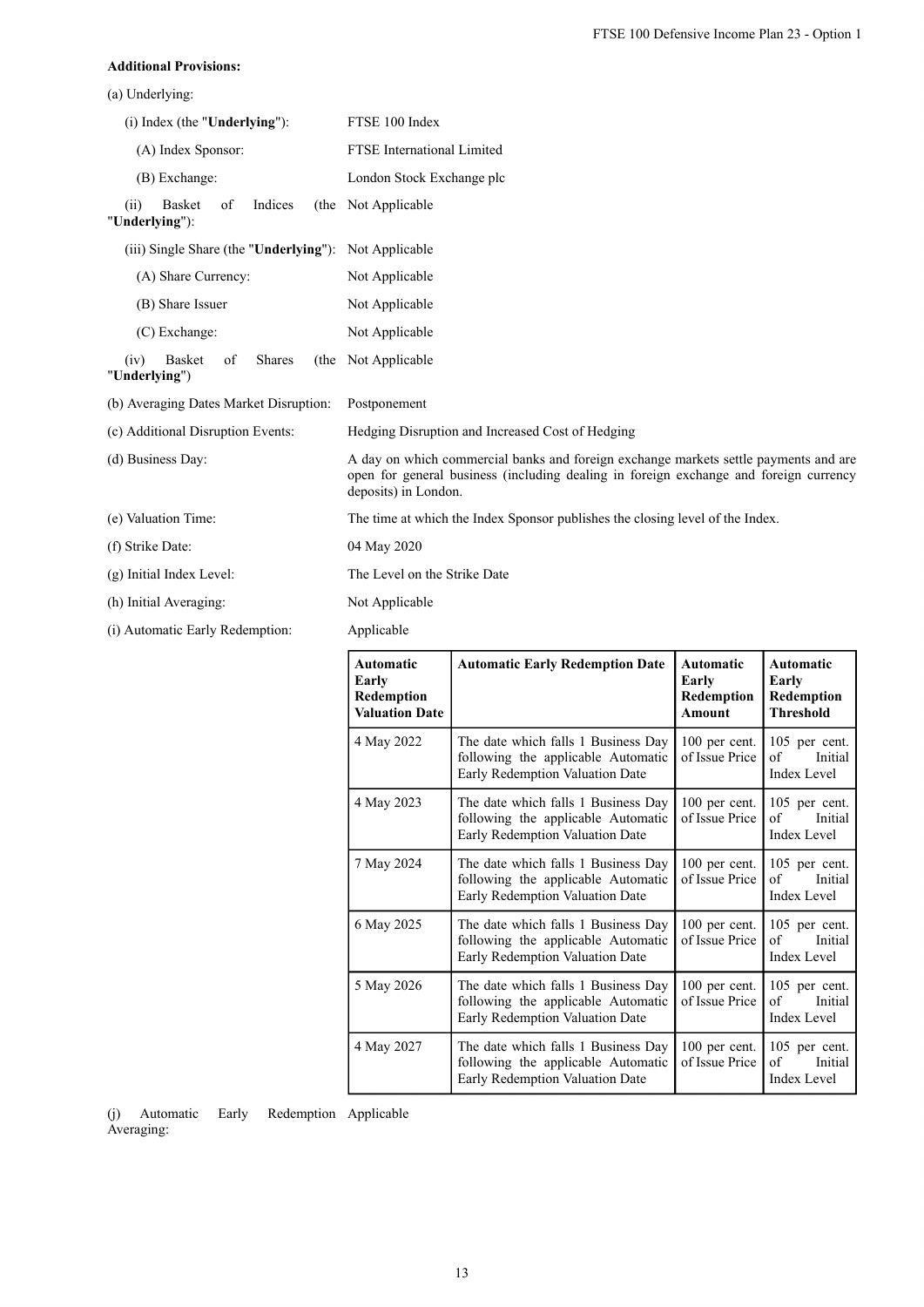**Automatic Early Redemption Averaging Period**

|                                      | Redemption<br><b>Valuation Date</b> |                                                                                                                                                                        |
|--------------------------------------|-------------------------------------|------------------------------------------------------------------------------------------------------------------------------------------------------------------------|
|                                      | 4 May 2022                          | 4 May 2022 (the "Automatic Early Redemption Averaging End<br>Date") and the four Scheduled Trading Days prior to the Automatic<br>Early Redemption Averaging End Date. |
|                                      | 4 May 2023                          | 4 May 2023 (the "Automatic Early Redemption Averaging End<br>Date") and the four Scheduled Trading Days prior to the Automatic<br>Early Redemption Averaging End Date. |
|                                      | 7 May 2024                          | 7 May 2024 (the "Automatic Early Redemption Averaging End<br>Date") and the four Scheduled Trading Days prior to the Automatic<br>Early Redemption Averaging End Date. |
|                                      | 6 May 2025                          | 6 May 2025 (the "Automatic Early Redemption Averaging End<br>Date") and the four Scheduled Trading Days prior to the Automatic<br>Early Redemption Averaging End Date. |
|                                      | 5 May 2026                          | 5 May 2026 (the "Automatic Early Redemption Averaging End<br>Date") and the four Scheduled Trading Days prior to the Automatic<br>Early Redemption Averaging End Date. |
|                                      | 4 May 2027                          | 4 May 2027 (the "Automatic Early Redemption Averaging End<br>Date") and the four Scheduled Trading Days prior to the Automatic<br>Early Redemption Averaging End Date. |
| (k) Barrier Condition:               | Not Applicable                      |                                                                                                                                                                        |
| (l) Barrier Averaging:               | Not Applicable                      |                                                                                                                                                                        |
| (m) Final Index Level:               | Final Averaging applies             |                                                                                                                                                                        |
| (i) Final Redemption Valuation Date: | 04 May 2028                         |                                                                                                                                                                        |
| (n) Final Averaging:                 | Applicable                          |                                                                                                                                                                        |
| (i) Final Averaging Dates:           | Final Averaging Period Applies      |                                                                                                                                                                        |
| (ii) Final Averaging Period:         |                                     | 04 May 2028 (the "Final Averaging End Date") and the four Scheduled Trading Days<br>prior to the Final Averaging End Date.                                             |
| (o) Downside Final Index Level:      | Not Applicable                      |                                                                                                                                                                        |
| (p) Downside Final Averaging:        | Not Applicable                      |                                                                                                                                                                        |
|                                      |                                     |                                                                                                                                                                        |

**Automatic Early**

# **ADDITIONAL PROVISIONS NOT REQUIRED BY THE SECURITIES NOTE RELATING TO THE UNDERLYING**

Statements regarding the Reference Not Applicable Entity:

Statements Regarding the FTSE® 100 Applicable Index:

> The Notes are not sponsored, endorsed or promoted by the FTSE ("**FTSE**") or by The London Stock Exchange plc (the "**Exchange**") or by The Financial Times Limited ("**FT**") and neither FTSE or Exchange or FT makes any warranty or representation whatsoever, expressly or impliedly, either as to the results to be obtained from the use of the FTSE® 100 Index or the FTSE® All-World Index (each an "**Index**") and/or the figure at which an Index stands at any particular time on any particular day or otherwise. Each Index is compiled and calculated solely by FTSE. However, neither FTSE or Exchange or FT shall be liable (whether in negligence or otherwise) to any person for any error in an Index and neither FTSE or Exchange or FT shall be under any obligation to advise any person of any error therein.

> "**FTSE®**" and "**Footsie®**" are trade marks of The London Stock Exchange plc and The Financial Times Limited and are used by FTSE International Limited under licence.

(*Source: The Financial Times Limited*)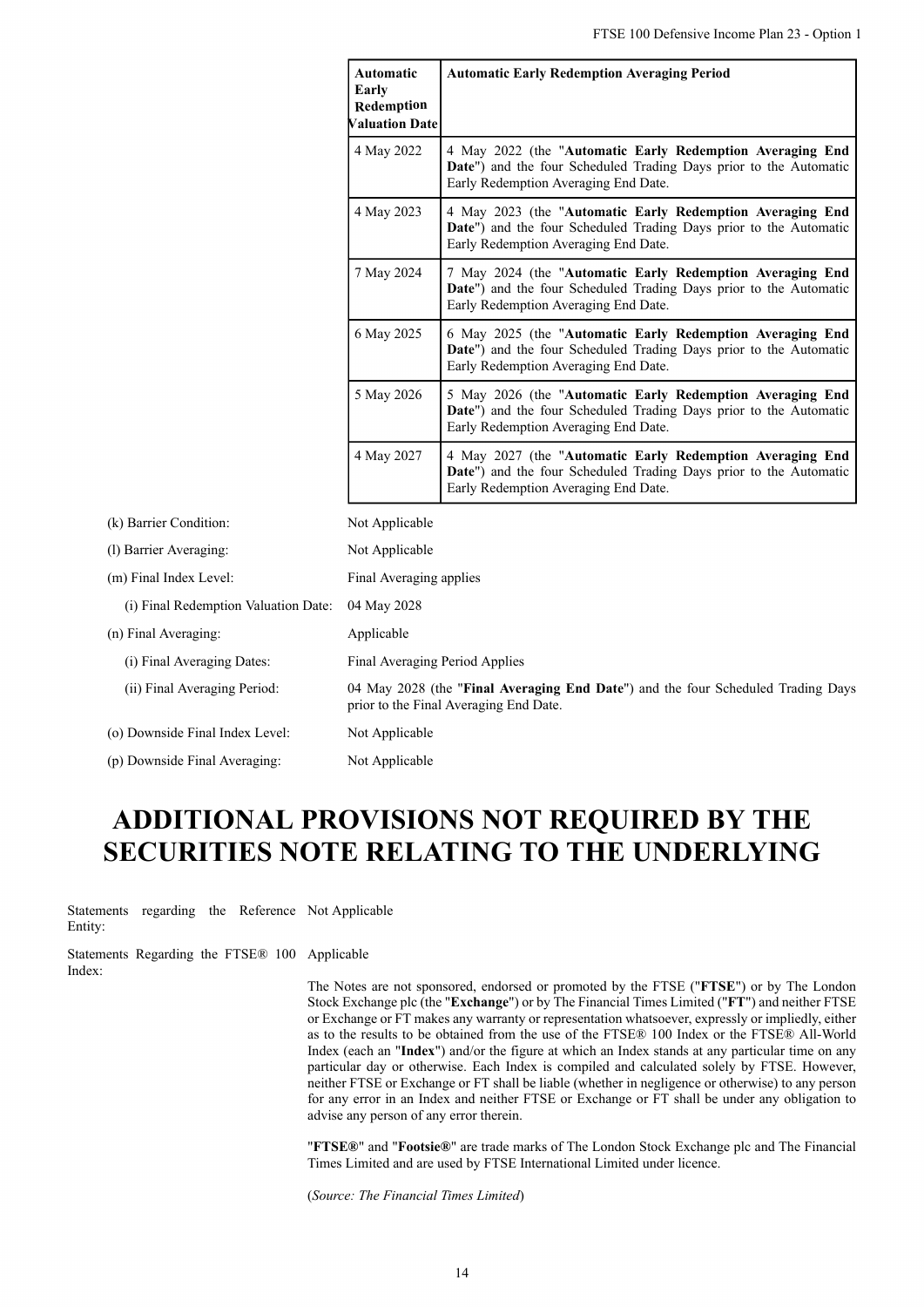# **SUMMARY**

*Summaries are made up of disclosure requirements known as "Elements". These elements are numbered in Sections A – E (A.1 – E.7).*

*This summary contains all the Elements required to be included in a summary for this type of securities and issuer. Because some Elements are not required to be addressed, there may be gaps in the numbering sequence of the Elements.*

*Even though an Element may be required to be inserted in the summary because of the type of securities and issuer, it is possible that no relevant information can be given regarding the Element. In this case, a short description of the Element is included in the summary with the mention of "Not Applicable".*

|     | <b>Section A</b> – Introduction and Warnings |                                                                                                                                                                                                                                                                                                                                                                                                                                                 |
|-----|----------------------------------------------|-------------------------------------------------------------------------------------------------------------------------------------------------------------------------------------------------------------------------------------------------------------------------------------------------------------------------------------------------------------------------------------------------------------------------------------------------|
| A.1 | <b>Introduction:</b>                         | This summary must be read as an introduction to this Base Prospectus in relation to the<br>Notes and any decision to invest in the Notes should be based on a consideration of<br>this Base Prospectus, including the documents incorporated by reference herein, and this<br>summary, as a whole.                                                                                                                                              |
|     |                                              | Where a claim relating to the information contained in this Base Prospectus is brought<br>before a court in a Member State of the European Economic Area, the claimant may, under<br>the national legislation of the Member State, be required to bear the costs of translating the<br>Base Prospectus before the legal proceedings are initiated.                                                                                              |
|     |                                              | Civil liability attaches only to those persons who have tabled the summary including any<br>translation thereof, but only if the summary is misleading, inaccurate or inconsistent when<br>read together with the other parts of this Base Prospectus or it does not provide, when<br>read together with the other parts of this Base Prospectus, key information in order to aid<br>Investors when considering whether to invest in the Notes. |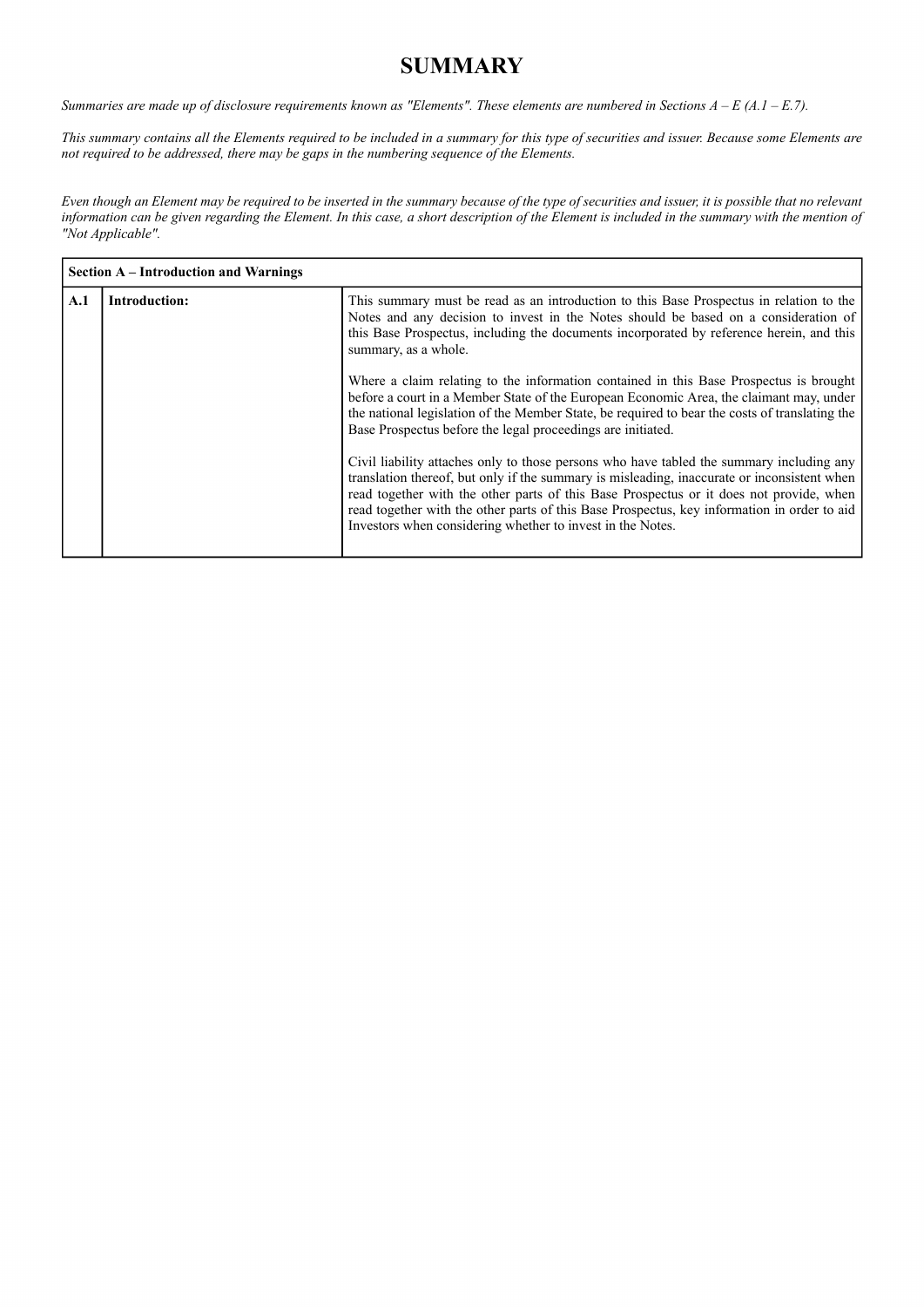| A.2 | Consent: | The Issuer gives its express consent, either as a "general consent" or as a "specific consent"<br>as described below, to the use of the prospectus by a financial intermediary that satisfies<br>the Conditions applicable to the "general consent" or "specific consent", and accepts the<br>responsibility for the content of the Base Prospectus, with respect to the subsequent resale<br>or final placement of securities by any such financial intermediary to retail investors in the<br>United Kingdom, Jersey, Guernsey and the Isle of Man (the "Public Offer Jurisdictions")<br>in circumstances where there is no exemption from the obligation under the Prospectus<br>Directive to publish a prospectus (any such offer being a "Public Offer"). |
|-----|----------|----------------------------------------------------------------------------------------------------------------------------------------------------------------------------------------------------------------------------------------------------------------------------------------------------------------------------------------------------------------------------------------------------------------------------------------------------------------------------------------------------------------------------------------------------------------------------------------------------------------------------------------------------------------------------------------------------------------------------------------------------------------|
|     |          | General consent: Subject to the "Common conditions to consent" set out below, the Issuer<br>hereby grants its consent to the use of this Base Prospectus in connection with a Public<br>Offer of any Tranche of Notes by any financial intermediary in the Public Offer<br>Jurisdictions in which it is authorised to make such offers under the Financial Services<br>and Markets Act 2000, as amended, or other applicable legislation implementing Directive<br>2014/65/EU ("MIFID II") and publishes on its website the following statement (with the<br>information in square brackets being completed with the relevant information):                                                                                                                    |
|     |          | "We, [insert legal name of financial intermediary], refer to the base prospectus (the "Base<br>Prospectus") relating to notes issued under the £2,000,000,000 Impala Bonds Programme<br>(the "Notes") by Investec Bank plc (the "Issuer"). We agree to use the Base Prospectus in<br>connection with the offer of the Notes in [specify Public Offer Jurisdictions] in accordance<br>with the consent of the Issuer in the Base Prospectus and subject to the conditions to such<br>consent specified in the Base Prospectus as being the "Common conditions to consent"."                                                                                                                                                                                     |
|     |          | Specific consent: In addition, subject to the conditions set out below under "Common"<br>conditions to consent", the Issuer consents to the use of this Base Prospectus in connection<br>with a Public Offer (as defined below) of any Tranche of Notes by any financial<br>intermediary who is named in the applicable Final Terms as being allowed to use this Base<br>Prospectus in connection with the relevant Public Offer. Any new information with respect<br>to any financial intermediary or intermediaries unknown at the time of the approval of this<br>Base prospectus or after the filing of the applicable Final Terms will be published on the<br>Issuer's website (www.investec.com/structured-products).                                    |
|     |          | Common conditions to consent: The conditions to the Issuer's consent are that such consent<br>(a) is only valid in respect of the relevant Tranche of Notes; (b) is only valid during the<br>Offer Period specified in the applicable Final Terms; and (c) only extends to the use of this<br>Base Prospectus to make Public Offers of the relevant Tranche of Notes in the Public Offer<br>Jurisdictions (the "Public Offer Jurisdictions") specified in the applicable Final Terms.                                                                                                                                                                                                                                                                          |
|     |          | Accordingly, investors are advised to check both the website of any financial intermediary<br>using this Base Prospectus and the website of the Issuer (www.investec.com/structured-<br>products) to ascertain whether or not such financial intermediary has the consent of the<br>Issuer to use this Base Prospectus.                                                                                                                                                                                                                                                                                                                                                                                                                                        |
|     |          | An investor intending to acquire or acquiring any Notes from an offeror other than the<br>Issuer will do so, and offers and sales of such Notes to an investor by such offeror will<br>be made, in accordance with any terms and conditions and other arrangements in place<br>between such offeror and such investor including as to price, allocations, expenses and<br>settlement arrangements.                                                                                                                                                                                                                                                                                                                                                             |
|     |          | In the event of an offer of Notes being made by a financial intermediary, the financial<br>intermediary will provide to investors the terms and conditions of the offer at the time the<br>offer is made.                                                                                                                                                                                                                                                                                                                                                                                                                                                                                                                                                      |

|     | l Section B – Issuer |                                                                                                    |
|-----|----------------------|----------------------------------------------------------------------------------------------------|
| B.1 | <b>Issuer:</b>       | Legal and commercial name of the The legal name of the issuer is Invested Bank plc (the "Issuer"). |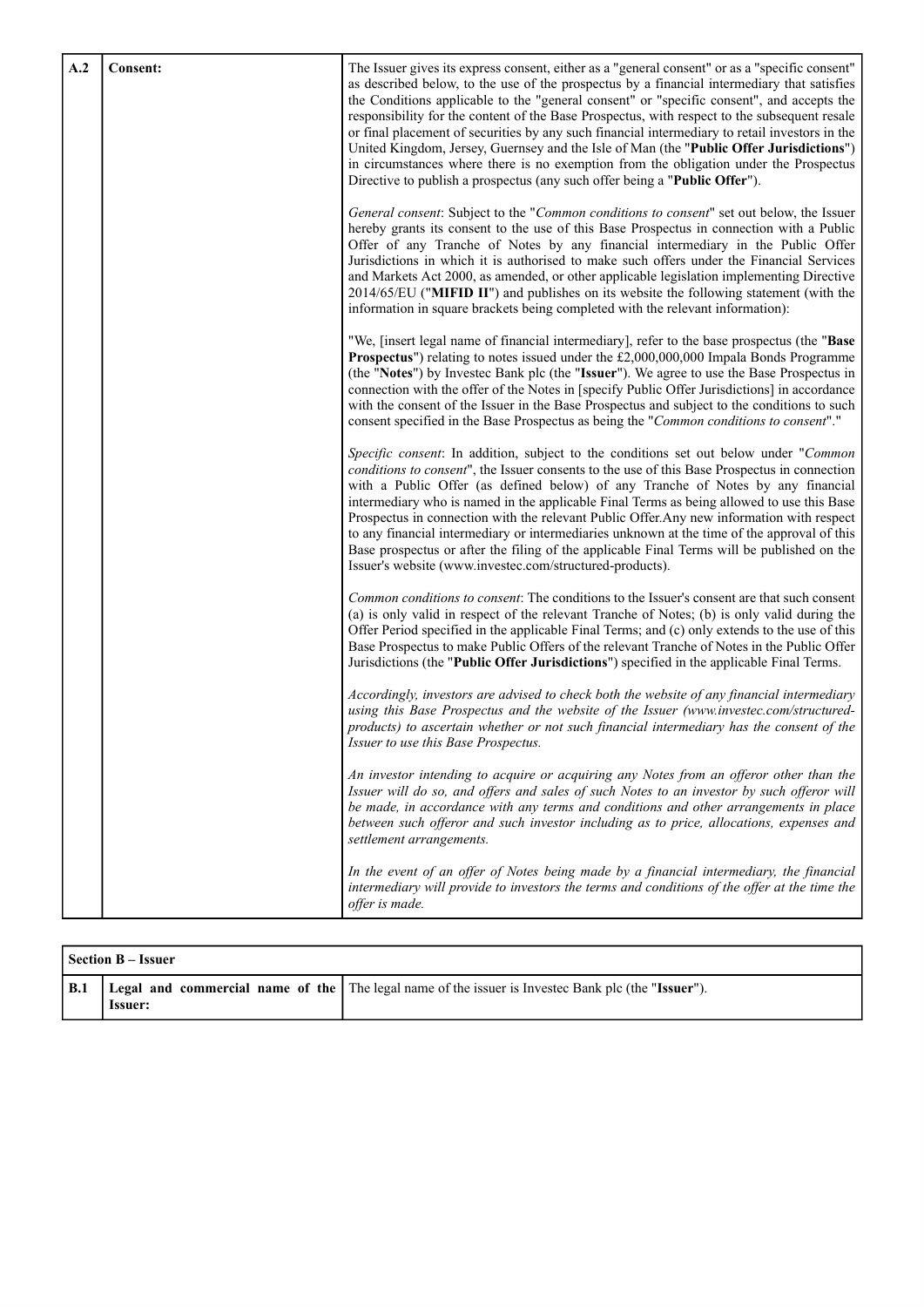| B.2  | Domicile and legal form of the Issuer: | The Issuer is a public limited company registered in England and Wales under registration<br>number 00489604. The liability of its members is limited.                                                                                                                                                                                                                                                                                                                                                                                                                                                                                                                                                                                      |
|------|----------------------------------------|---------------------------------------------------------------------------------------------------------------------------------------------------------------------------------------------------------------------------------------------------------------------------------------------------------------------------------------------------------------------------------------------------------------------------------------------------------------------------------------------------------------------------------------------------------------------------------------------------------------------------------------------------------------------------------------------------------------------------------------------|
|      |                                        | The Issuer was incorporated as a private limited company with limited liability on 20<br>December 1950 under the Companies Act 1948 and registered in England and Wales under<br>registered number 00489604 with the name Edward Bates & Sons Limited. Since then it<br>has undergone changes of name, eventually re-registering under the Companies Act 1985<br>on 23 January 2009 as a public limited company and is now incorporated under the name<br>Investec Bank plc.                                                                                                                                                                                                                                                                |
|      |                                        | The Issuer is subject to primary and secondary legislation relating to financial services and<br>banking regulation in the United Kingdom, including, <i>inter alia</i> , the Financial Services and<br>Markets Act 2000, for the purposes of which the Issuer is an authorised person carrying on<br>the business of financial services provision. In addition, as a public limited company, the<br>Issuer is subject to the UK Companies Act 2006.                                                                                                                                                                                                                                                                                        |
| B.4b | <b>Trends:</b>                         | The Issuer, in its unaudited half yearly financial report for the six month period ended 30<br>September 2019, reported a decrease of 18.6% in adjusted operating profit to £113.161<br>million (September 2018: £138.950 million). The balance sheet remains strong, supported<br>by sound capital and liquidity ratios. At 30 September 2019, the Issuer had £6.5 billion of<br>cash and near cash to support its activities, representing 47% of its customer deposits.                                                                                                                                                                                                                                                                  |
|      |                                        | Customer deposits have increased by 1.2% since 31 March 2019 to £13.7 billion at 30<br>September 2019. The Issuer's loan to deposit ratio was 78.8% as at 30 September 2019<br>(March 2019: 77.7%). At 30 September 2019, the Issuer's total capital ratio was 17.1%,<br>common equity tier 1 ratio was 11.6% and its leverage ratio was 8.0%. These capital<br>disclosures incorporate the deduction of foreseeable charges and dividends as required by<br>the Capital Requirements Regulation and European Banking Authority technical standards.<br>The credit loss ratio has decreased from 0.38% at 31 March 2019 to 0.28%. The Issuer's<br>gearing ratio remains low with total assets to equity at 10.2 times at 30 September 2019. |
| B.5  | The group:                             | The Issuer is the main banking subsidiary of Invested plc, which is part of an international<br>banking group with operations in three principal markets: the United Kingdom and Europe,<br>Asia/Australia and South Africa. The Issuer also houses the Wealth and Investment<br>business.                                                                                                                                                                                                                                                                                                                                                                                                                                                  |
| B.9  | <b>Profit Forecast:</b>                | Not Applicable.                                                                                                                                                                                                                                                                                                                                                                                                                                                                                                                                                                                                                                                                                                                             |
| B.10 | <b>Audit Report Qualifications:</b>    | Not applicable. There are no qualifications in the audit reports on the audited, consolidated<br>financial statements of the Issuer and its subsidiary undertakings for the financial years<br>ended 31 March 2018 or 31 March 2019.                                                                                                                                                                                                                                                                                                                                                                                                                                                                                                        |
| B.12 | <b>Key Financial Information:</b>      | The selected financial information set out below has been extracted without material<br>adjustment from the audited consolidated financial statements of the Issuer for the years<br>ended 31 March 2018 and 31 March 2019 and the unaudited half yearly financial report<br>of the Issuer for the six month period ended 30 September 2018 and the six month period<br>ended 30 September 2019.                                                                                                                                                                                                                                                                                                                                            |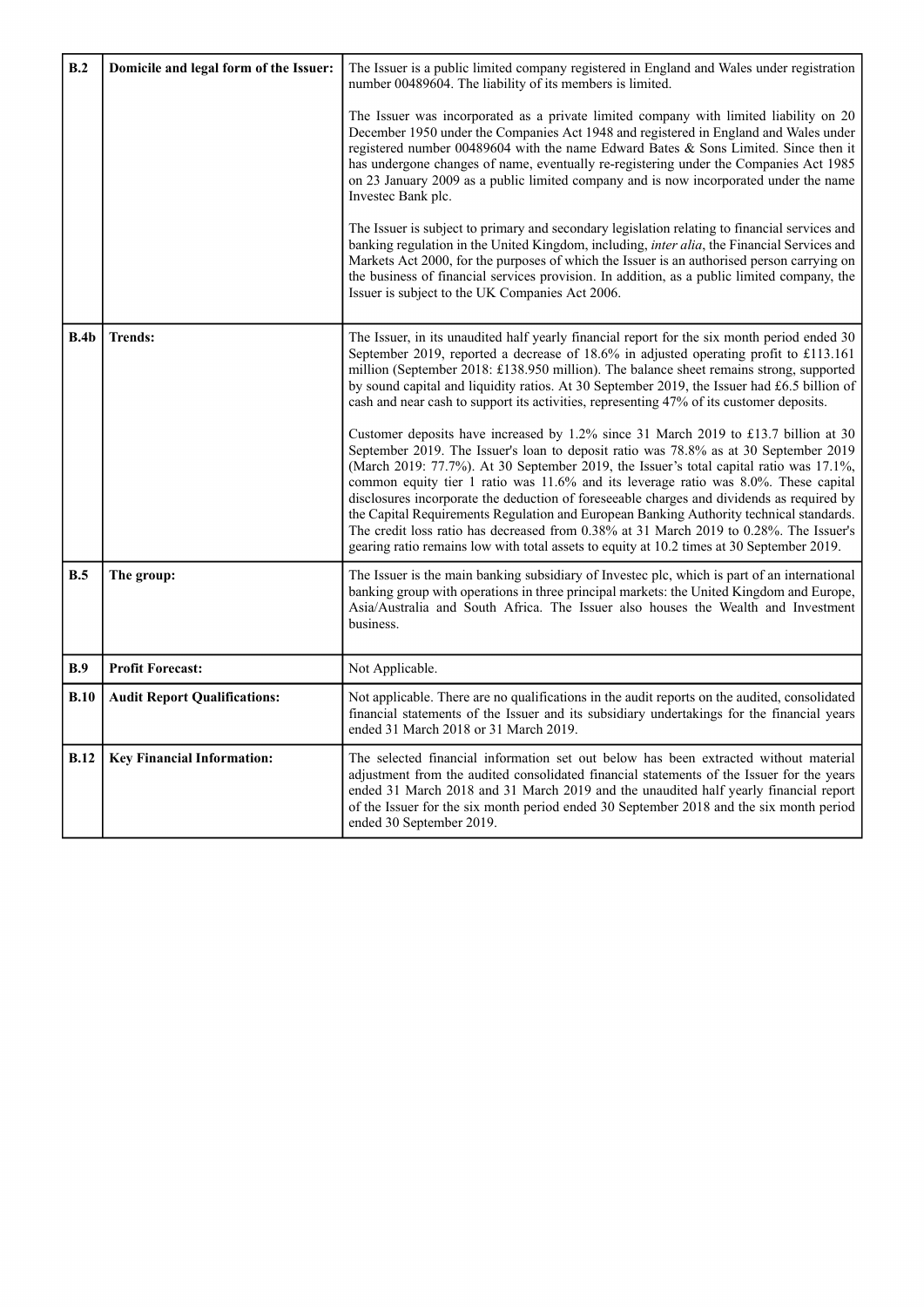| <b>Financial Features</b>                                                                                                                                                                                                                                                                                                                                                                                                                                                                                                                                                                                                                                                                                                                                                                                                                                                                                                                                                                                   |            | <b>Six Months Ended</b> |                  | <b>Year Ended</b> |                              |
|-------------------------------------------------------------------------------------------------------------------------------------------------------------------------------------------------------------------------------------------------------------------------------------------------------------------------------------------------------------------------------------------------------------------------------------------------------------------------------------------------------------------------------------------------------------------------------------------------------------------------------------------------------------------------------------------------------------------------------------------------------------------------------------------------------------------------------------------------------------------------------------------------------------------------------------------------------------------------------------------------------------|------------|-------------------------|------------------|-------------------|------------------------------|
|                                                                                                                                                                                                                                                                                                                                                                                                                                                                                                                                                                                                                                                                                                                                                                                                                                                                                                                                                                                                             |            | 30 September            |                  |                   |                              |
|                                                                                                                                                                                                                                                                                                                                                                                                                                                                                                                                                                                                                                                                                                                                                                                                                                                                                                                                                                                                             | 2019       | 2018                    | 31 March<br>2019 | 31 March<br>2018  | 1 April<br>2018 <sup>1</sup> |
| Adjusted operating profit <sup>2</sup>                                                                                                                                                                                                                                                                                                                                                                                                                                                                                                                                                                                                                                                                                                                                                                                                                                                                                                                                                                      | 113,161    | 138,950*                | 274,813*         | n/a               |                              |
| Operating profit before amortisation of acquired intangibles,<br>non-operating items, taxation and after non-controlling interests<br>(f'000)                                                                                                                                                                                                                                                                                                                                                                                                                                                                                                                                                                                                                                                                                                                                                                                                                                                               | n/a        | n/a                     | n/a              | 136,347           |                              |
| Earnings attributable to ordinary shareholders $(f000)$                                                                                                                                                                                                                                                                                                                                                                                                                                                                                                                                                                                                                                                                                                                                                                                                                                                                                                                                                     | 60,690     | 97,724*                 | 161,917*         | 97,841            |                              |
| Costs to income ratio                                                                                                                                                                                                                                                                                                                                                                                                                                                                                                                                                                                                                                                                                                                                                                                                                                                                                                                                                                                       | 74.8%      | 72.8%*                  | 72.6%*           | 76.7%             |                              |
| Total capital resources (including subordinated liabilities)<br>(f'000)                                                                                                                                                                                                                                                                                                                                                                                                                                                                                                                                                                                                                                                                                                                                                                                                                                                                                                                                     | 3,066,788  | 2,886,130               | 2,966,927        | 2,788,840         | 2,714,067                    |
| Total shareholders' equity (£'000)                                                                                                                                                                                                                                                                                                                                                                                                                                                                                                                                                                                                                                                                                                                                                                                                                                                                                                                                                                          | 2,255,204  | 2,082,242               | 2,163,228        | 2,209,167         | 1,997,503                    |
| Total assets (£'000)                                                                                                                                                                                                                                                                                                                                                                                                                                                                                                                                                                                                                                                                                                                                                                                                                                                                                                                                                                                        | 23,000,166 | 21,162,620              | 22,121,020       | 20,097,225        | 20,028,309                   |
| Loans and advances to customers $(f'000)$                                                                                                                                                                                                                                                                                                                                                                                                                                                                                                                                                                                                                                                                                                                                                                                                                                                                                                                                                                   | 10,761,024 | 10,027,694              | 10,488,022       | 9,663,172         | 9,539,858                    |
| Customer accounts (deposits) (£'000)                                                                                                                                                                                                                                                                                                                                                                                                                                                                                                                                                                                                                                                                                                                                                                                                                                                                                                                                                                        | 13,656,843 | 12,743,472              | 13,499,234       | 11,969,625        | 11,969,625                   |
| Cash and near cash balances $(E'000)$                                                                                                                                                                                                                                                                                                                                                                                                                                                                                                                                                                                                                                                                                                                                                                                                                                                                                                                                                                       | 6,460      | 6,294                   | 6,792            | 5,598             |                              |
| Funds under management (£'mn)                                                                                                                                                                                                                                                                                                                                                                                                                                                                                                                                                                                                                                                                                                                                                                                                                                                                                                                                                                               | 41,539     | 39,710                  | 39,482           | 37,276            |                              |
| Total capital ratio                                                                                                                                                                                                                                                                                                                                                                                                                                                                                                                                                                                                                                                                                                                                                                                                                                                                                                                                                                                         | 17.1%      | 16.8%                   | 17.0%            | 16.5%             | 16.0%                        |
| Common equity tier 1 ratio                                                                                                                                                                                                                                                                                                                                                                                                                                                                                                                                                                                                                                                                                                                                                                                                                                                                                                                                                                                  | 11.6%      | 11.1%                   | 11.2%            | 11.8%             | 11.3%                        |
| * The Issuer has restated certain financial information relating to the six months ended 30 September 2018 and the year ended 31<br>March 2019 to exclude the financial impact of certain strategic actions, namely the closure and rundown of the Hong Kong direct<br>investments business and other group restructures, as detailed in the Issuer's 2019 interim report. The appearance of an asterisk $(*)$<br>next to any figure indicates that such financial information has been restated on this basis. Please note that none of the financial<br>information for March 2018 has been restated.<br><sup>1</sup> The Issuer adopted IFRS 9 on 1 April 2018. The 1 April 2018 balance sheet items are presented on an IFRS 9 basis and the<br>comparatives as at 31 March 2018 on an IAS 39 basis.<br><sup>2</sup> Adjusted operating profit is defined as Operating profit before acquired intangibles and strategic actions, and after earnings<br>attributable to other non-controlling interests. |            |                         |                  |                   |                              |

There has been no significant change in the financial or trading position of the Issuer and its consolidated subsidiaries since 30 September 2019, being the end of the most recent financial period for which it has published interim financial statements.

There has been no material adverse change in the prospects of the Issuer since the financial year ended 31 March 2019, the most recent financial year for which it has published audited financial statements.

| <b>B.13</b> | <b>Recent Events:</b>                               | Not Applicable. There have been no recent events particular to the Issuer which are to a<br>material extent relevant to the evaluation of its solvency.                                                                                                                                                                                                                                                        |
|-------------|-----------------------------------------------------|----------------------------------------------------------------------------------------------------------------------------------------------------------------------------------------------------------------------------------------------------------------------------------------------------------------------------------------------------------------------------------------------------------------|
| <b>B.14</b> | Dependence upon other entities within<br>the Group: | The Issuer's immediate parent undertaking is Invested 1 Limited. The Issuer's ultimate<br>parent undertaking and controlling party is Invested plc.<br>The Issuer and its subsidiaries form a UK-based group (the "Group"). The Issuer conducts<br>part of its business through its subsidiaries and is accordingly dependent upon those<br>members of the Group. The Issuer is not dependent on Investee plc. |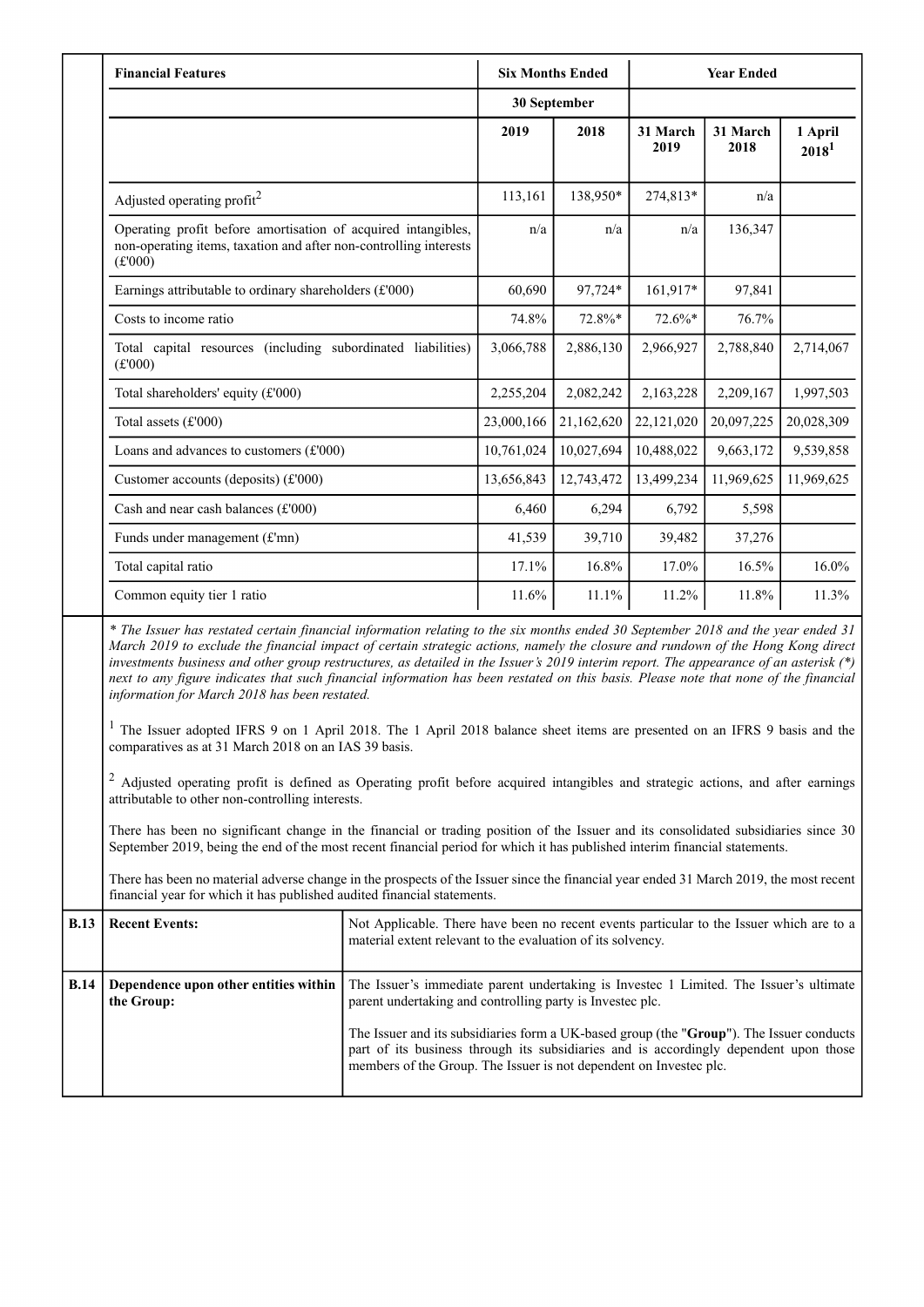| <b>B.15</b> | The Issuer's Principal Activities: | The principal business of the Issuer consists of Wealth $\&$ Investment and Specialist<br>Banking.<br>The Issuer is an international, specialist banking group and wealth manager whose<br>principal business involves provision of a diverse range of financial services and products<br>to a select client base in the United Kingdom, Europe, Australia/Asia and certain other<br>countries. As part of its business, the Issuer provides investment management services to<br>private clients, charities, intermediaries, pension schemes and trusts as well as specialist<br>banking services focusing on corporate and institutional banking, private banking and<br>investment activities.                                                                                                                                                                                                                                                                                                           |
|-------------|------------------------------------|-------------------------------------------------------------------------------------------------------------------------------------------------------------------------------------------------------------------------------------------------------------------------------------------------------------------------------------------------------------------------------------------------------------------------------------------------------------------------------------------------------------------------------------------------------------------------------------------------------------------------------------------------------------------------------------------------------------------------------------------------------------------------------------------------------------------------------------------------------------------------------------------------------------------------------------------------------------------------------------------------------------|
| <b>B.16</b> | <b>Controlling Persons:</b>        | The whole of the issued share capital of the Issuer is owned directly by Investee 1 Limited,<br>the ultimate parent undertaking and controlling party of which is Invested plc.                                                                                                                                                                                                                                                                                                                                                                                                                                                                                                                                                                                                                                                                                                                                                                                                                             |
| <b>B.17</b> | <b>Credit Ratings:</b>             | The long-term senior debt of the Issuer has a rating of BBB+ as rated by Fitch. This means<br>that Fitch's expectation of default risk is currently low and Fitch is of the opinion that the<br>Issuer's capacity for payment of financial commitments is considered adequate, but adverse<br>business or economic conditions are more likely to impair this capacity.<br>The long-term senior debt of the Issuer has a rating of A1 as rated by Moody's. This means<br>that Moody's is of the opinion that the Issuer is considered upper-medium-grade and is<br>subject to low credit risk.<br>The long-term senior debt of the Issuer has a rating of BBB+ as rated by Global Credit<br>Rating. This means that Global Credit Rating is of the opinion that the Issuer has adequate<br>protection factors and is considered sufficient for prudent investment. However, there is<br>considerable variability in risk during economic cycles.<br>The Notes to be issued have not been specifically rated. |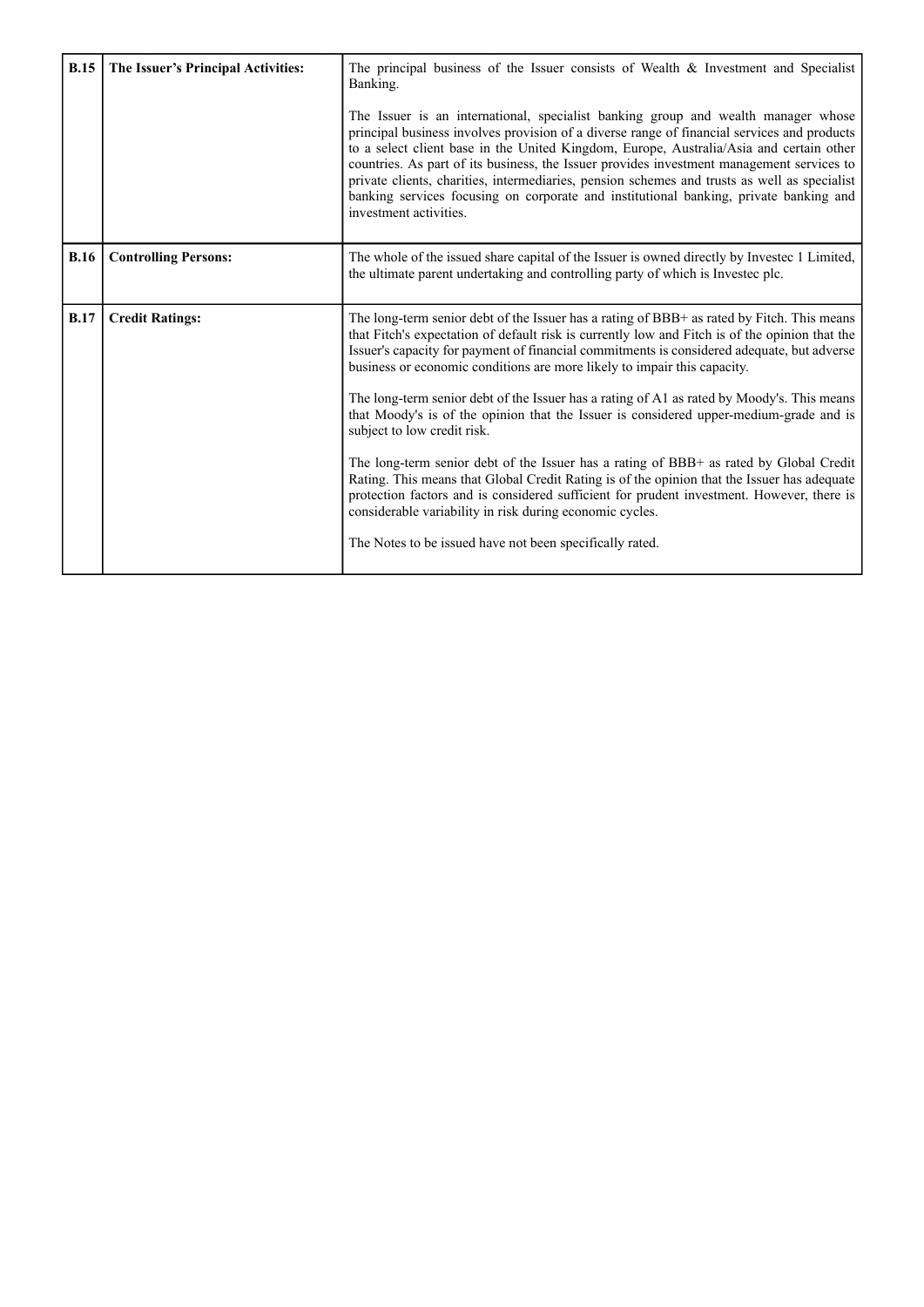|     | <b>Section C - Securities</b>                          |                                                                                                                                                                                                                                                                                                                                                                                                                                                                                                                                                                                                                                                                                                                                                                                                                                                                                                                              |  |  |
|-----|--------------------------------------------------------|------------------------------------------------------------------------------------------------------------------------------------------------------------------------------------------------------------------------------------------------------------------------------------------------------------------------------------------------------------------------------------------------------------------------------------------------------------------------------------------------------------------------------------------------------------------------------------------------------------------------------------------------------------------------------------------------------------------------------------------------------------------------------------------------------------------------------------------------------------------------------------------------------------------------------|--|--|
| C.1 | Description of Type and Class of<br><b>Securities:</b> | Issuance in series: The Notes will be issued in series ("Series") which may comprise one<br>or more tranches ("Tranches") issued on different issue dates. The Notes of each tranche<br>of the same series will all be subject to identical terms, except for the issue dates and/or<br>issue prices of the respective Tranches.<br>The Notes are issued as Series number 1054, Tranche number 1.<br>Form of Notes: The applicable Final Terms will specify whether the relevant Notes will<br>be issued in bearer form ("Bearer Notes"), in certificated registered form ("Registered<br>Notes"), in uncertificated registered form (such Notes being recorded on a register as<br>being held in uncertificated book-entry form) ("Uncertificated Registered Notes"), in                                                                                                                                                    |  |  |
|     |                                                        | uncertificated and dematerialised book-entry form Notes cleared through Euroclear<br>Sweden or Euroclear Finland (such Notes being "Nordic Notes"), or uncertificated and<br>dematerialised book-entry form and centralised with Monte Titoli S.p.A., pursuant to<br>Italian Legislative Decree dated 24 February 1998, No. 58, as amended and integrated by<br>subsequent implementing provisions.                                                                                                                                                                                                                                                                                                                                                                                                                                                                                                                          |  |  |
|     |                                                        | Registered Notes, Uncertificated Registered Notes, Nordic Notes and Italian Notes will not<br>be exchangeable for other forms of Notes and vice versa.                                                                                                                                                                                                                                                                                                                                                                                                                                                                                                                                                                                                                                                                                                                                                                       |  |  |
|     |                                                        | The Notes are Uncertificated Registered Notes.                                                                                                                                                                                                                                                                                                                                                                                                                                                                                                                                                                                                                                                                                                                                                                                                                                                                               |  |  |
|     |                                                        | Uncertificated Registered Notes will be held in uncertificated form in accordance with the<br>Uncertificated Securities Regulations 2001, including any modification or re-enactment<br>thereof for the time being in force (the "Regulations"). The Uncertificated Registered<br>Notes will be participating securities for the purposes of the Regulations. Title to the<br>Uncertificated Registered Notes will be recorded on the relevant Operator register of<br>corporate securities (as defined in the Regulations) and the relevant "Operator" (as such<br>term is used in the Regulations) is CRESTCo Limited ("CRESTCo") or any additional or<br>alternative operator from time to time approved by the Issuer and the CREST Registrar and<br>in accordance with the Regulations. Notes in definitive registered form will not be issued<br>either upon issue or in exchange for Uncertificated Registered Notes. |  |  |
|     |                                                        | <b>Security Identification Number(s)</b> : The following security identification number(s) will<br>be specified in the Final Terms.                                                                                                                                                                                                                                                                                                                                                                                                                                                                                                                                                                                                                                                                                                                                                                                          |  |  |
|     |                                                        | ISIN Code: GB00BF8S5R23                                                                                                                                                                                                                                                                                                                                                                                                                                                                                                                                                                                                                                                                                                                                                                                                                                                                                                      |  |  |
|     |                                                        | Common Code: BF8S5R2                                                                                                                                                                                                                                                                                                                                                                                                                                                                                                                                                                                                                                                                                                                                                                                                                                                                                                         |  |  |
|     |                                                        | SEDOL: Not Applicable                                                                                                                                                                                                                                                                                                                                                                                                                                                                                                                                                                                                                                                                                                                                                                                                                                                                                                        |  |  |
| C.2 | <b>Currency of the Securities Issue:</b>               | Currency: Subject to any applicable legal or regulatory restrictions, the Notes may be<br>issued in any currency (the "Specified Currency").                                                                                                                                                                                                                                                                                                                                                                                                                                                                                                                                                                                                                                                                                                                                                                                 |  |  |
|     |                                                        | The Specified Currency of the Notes is GBP.                                                                                                                                                                                                                                                                                                                                                                                                                                                                                                                                                                                                                                                                                                                                                                                                                                                                                  |  |  |
| C.5 | <b>Free Transferability:</b>                           | The Notes are freely transferable. However, applicable securities laws in certain<br>jurisdictions impose restrictions on the offer and sale of the Notes and accordingly the<br>Issuer and the dealers have agreed restrictions on the offer, sale and delivery of the Notes<br>in the United States, the European Economic Area, Isle of Man, South Africa, Switzerland,<br>Guernsey and Jersey, and such other restrictions as may be required in connection with the<br>offering and sale of a particular Tranche of Notes in order to comply with relevant securities<br>laws.                                                                                                                                                                                                                                                                                                                                          |  |  |

Г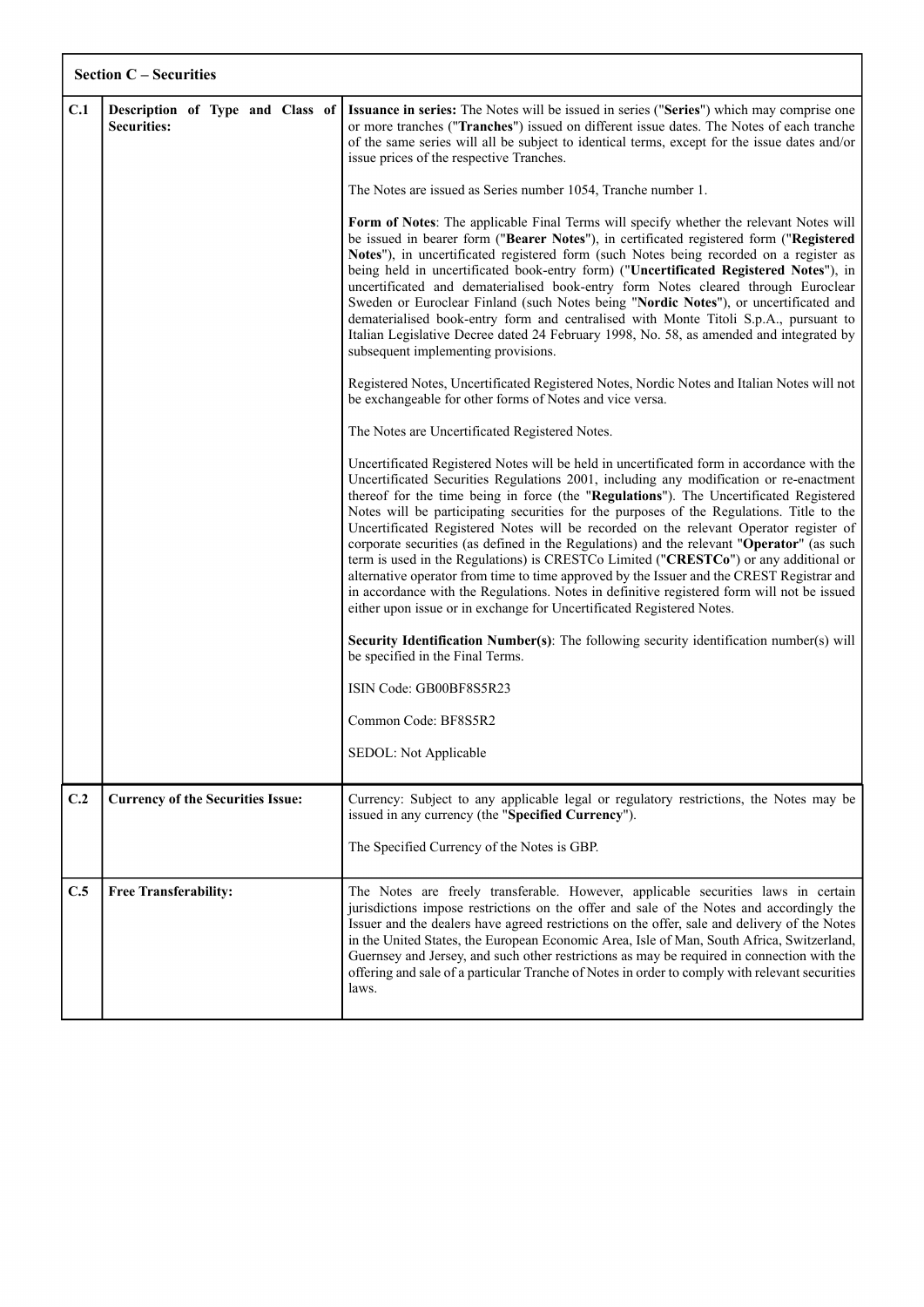| C.8  | <b>Attaching</b><br>The<br><b>Rights</b><br>to<br>the<br>Securities, including Ranking<br>and<br><b>Limitations to those Rights:</b>                             | <b>Status:</b> The Notes are unsecured. The Notes will constitute direct, unconditional,<br>unsubordinated obligations of the Issuer that will rank part passu among themselves<br>and (save for certain obligations required to be preferred by law) equally with all other<br>unsecured obligations (other than subordinated obligations, if any) of the Issuer from time<br>to time outstanding.                                                                                                                                                                                                                                                                                                                                                  |
|------|------------------------------------------------------------------------------------------------------------------------------------------------------------------|------------------------------------------------------------------------------------------------------------------------------------------------------------------------------------------------------------------------------------------------------------------------------------------------------------------------------------------------------------------------------------------------------------------------------------------------------------------------------------------------------------------------------------------------------------------------------------------------------------------------------------------------------------------------------------------------------------------------------------------------------|
|      |                                                                                                                                                                  | Investors investing in unsecured Notes are advised to carefully evaluate the Issuer's credit<br>risk when considering an investment in such Notes. If the Issuer became unable to pay<br>amounts owed to the investor under the unsecured Notes, such investor does not have<br>recourse to the underlying or any other security/collateral and, in a worst case scenario,<br>investors may not receive any payments under the Notes. The Notes are unsecured<br>obligations. They are not deposits and they are not protected under the UK's Financial<br>Services Compensation Scheme or any deposit protection insurance scheme.                                                                                                                  |
|      |                                                                                                                                                                  | <b>Denomination:</b> The Notes will be issued in denominations of GBP 1.00.                                                                                                                                                                                                                                                                                                                                                                                                                                                                                                                                                                                                                                                                          |
|      |                                                                                                                                                                  | <b>Taxation:</b> All payments in respect of the Notes will be made without deduction for or on<br>account of withholding taxes imposed by the United Kingdom unless such withholding or<br>deduction is required by law. In the event that any such deduction is made, the Issuer will<br>not be required to pay any additional amounts in respect of such withholding or deduction.                                                                                                                                                                                                                                                                                                                                                                 |
|      |                                                                                                                                                                  | Governing Law: English law                                                                                                                                                                                                                                                                                                                                                                                                                                                                                                                                                                                                                                                                                                                           |
| C.9  | The Rights Attaching to the Securities<br>(Continued), Including Information as<br>to Interest, Maturity, Yield and the<br><b>Representative of the Holders:</b> | Redemption of the Notes: The Notes cannot be redeemed prior to their stated maturity<br>(other than in specified instalments or upon the occurrence of an automatic early<br>termination event, if applicable, or for taxation reasons or an event of default)                                                                                                                                                                                                                                                                                                                                                                                                                                                                                       |
|      |                                                                                                                                                                  | <b>Interest:</b> The Notes are interest-bearing.                                                                                                                                                                                                                                                                                                                                                                                                                                                                                                                                                                                                                                                                                                     |
|      |                                                                                                                                                                  | <b>Index Linked Notes - Underlying Linked Interest:</b>                                                                                                                                                                                                                                                                                                                                                                                                                                                                                                                                                                                                                                                                                              |
|      |                                                                                                                                                                  | The Notes pay an amount of interest linked to an underlying asset as described in C.10<br>(Derivative Components relating to the coupon).                                                                                                                                                                                                                                                                                                                                                                                                                                                                                                                                                                                                            |
|      |                                                                                                                                                                  | Payments of Principal: Payments of principal in respect of Notes will be calculated by<br>reference to an underlying asset (as further described in C.20 (Type of the underlying) (the<br>"Underlying")).                                                                                                                                                                                                                                                                                                                                                                                                                                                                                                                                            |
|      |                                                                                                                                                                  | Noteholder Representative: Deutsche Trustee Company Limited (the "Trustee") has<br>entered into a trust deed with the Issuer in connection with the Programme, under which it<br>has agreed to act as trustee for the Noteholders.                                                                                                                                                                                                                                                                                                                                                                                                                                                                                                                   |
| C.10 | Derivative Components relating to the<br>coupon:                                                                                                                 | The Underlying-linked interest payments on the Phoenix Kick Out Notes with Capital at<br>Risk will depend on the performance of the "Underlying" (as further described in C.20<br>(Type of the underlying)).                                                                                                                                                                                                                                                                                                                                                                                                                                                                                                                                         |
|      |                                                                                                                                                                  | An "Interest Amount" of 1.15 per cent will become payable in respect of each specified<br>period at the end of which the level of the Underlying is greater than a specified percentage<br>of the initial level of the Underlying (the "Interest Amount Threshold"). The Interest<br>Amount in respect of each specified period is determined independently and paid to the<br>investor on the related interest payment date.                                                                                                                                                                                                                                                                                                                        |
| C.11 | <b>Listing and Trading:</b>                                                                                                                                      | This document has been approved by the FCA as a base prospectus in compliance with<br>the Prospectus Directive and relevant implementing measures in the United Kingdom for<br>the purpose of giving information with regard to the Notes issued under the Programme<br>described in this Base Prospectus during the period of twelve months after the date hereof.<br>Application has also been made for the Notes to be admitted during the twelve months after<br>the date hereof to listing on the Official List of the FCA and to trading on the regulated<br>market (for the purposes of EU Directive 2014/65/EU ("MiFID II")) (the "Regulated<br>Market") Regulated Market of the London Stock Exchange plc (the "London Stock<br>Exchange"). |
|      |                                                                                                                                                                  | Application may also be made for the Notes to be admitted to listing, trading and/or<br>quotation by any other listing authority, stock exchange and/or quotation system (including,<br>without limitation, Nasdaq Helsinki Oy ("Nasdaq Helsinki"), Nasdaq Stockholm AB<br>("Nasdaq Stockholm"), the Nordic Growth Market NGM AB ("NGM") or Borsa Italiana<br>S.p.A ("Borsa Italiana") during the period of twelve months after the date hereof.                                                                                                                                                                                                                                                                                                     |
|      |                                                                                                                                                                  | Application will be made for the Notes to be admitted to listing on the Official List of the<br>FCA and to trading on the Regulated Market of the London Stock Exchange effective on or<br>around the Issue Date.                                                                                                                                                                                                                                                                                                                                                                                                                                                                                                                                    |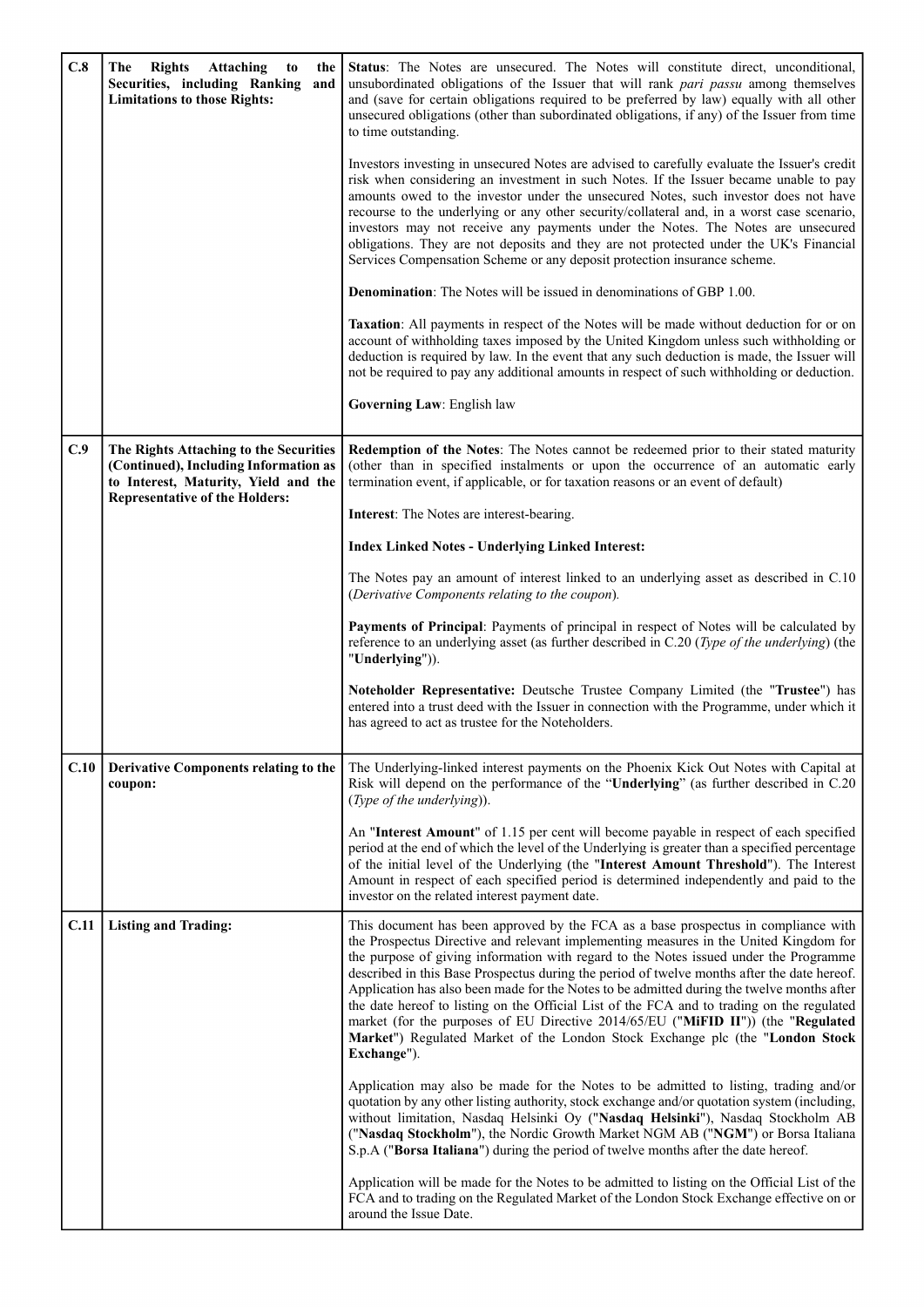| C.15 | Effect<br>of<br>value<br>of<br>instruments: | underlying                                                           | The return on the Notes is linked to the performance of an underlying instrument being the<br>FTSE® 100 Index (the "Underlying"). The value of the Underlying is used to calculate the<br>redemption price of the Notes and accordingly affects the return (if any) on the Notes:                                                                                                                                                                      |                                            |                                                      |
|------|---------------------------------------------|----------------------------------------------------------------------|--------------------------------------------------------------------------------------------------------------------------------------------------------------------------------------------------------------------------------------------------------------------------------------------------------------------------------------------------------------------------------------------------------------------------------------------------------|--------------------------------------------|------------------------------------------------------|
|      |                                             | <b>Automatic Early Redemption</b><br>Date"):                         | If the arithmetic average of the performance of the Underlying during the averaging period<br>(the "Automatic Early Redemption Averaging Period") specified below, is greater than<br>the level, price or value specified (the "Automatic Early Redemption Threshold"), the<br>Notes will be redeemed at the relevant amount specified below (the "Automatic Early<br>Redemption Amount") on a date prior to maturity (the "Automatic Early Redemption |                                            |                                                      |
|      |                                             | <b>Automatic</b><br>Early<br>Redemption<br><b>Valuation</b><br>Date* | <b>Automatic Early Redemption Date</b>                                                                                                                                                                                                                                                                                                                                                                                                                 | Automatic<br>Early<br>Redemption<br>Amount | Automatic<br>early<br>Redemption<br><b>Threshold</b> |
|      |                                             | 04 May 2022                                                          | The date which falls 1 Business Day<br>following the applicable Automatic<br>Early Redemption Valuation Date                                                                                                                                                                                                                                                                                                                                           | 100 per cent.<br>of Issue Price            | 105 per cent.<br>of<br>Initial<br>Index Level        |
|      |                                             | 04 May 2023                                                          | The date which falls 1 Business Day<br>following the applicable Automatic<br>Early Redemption Valuation Date                                                                                                                                                                                                                                                                                                                                           | 100 per cent.<br>of Issue Price            | 105 per cent.<br>of<br>Initial<br>Index Level        |
|      |                                             | 07 May 2024                                                          | The date which falls 1 Business Day<br>following the applicable Automatic<br>Early Redemption Valuation Date                                                                                                                                                                                                                                                                                                                                           | 100 per cent.<br>of Issue Price            | 105 per cent.<br>of<br>Initial<br>Index Level        |
|      |                                             | 06 May 2025                                                          | The date which falls 1 Business Day<br>following the applicable Automatic<br>Early Redemption Valuation Date                                                                                                                                                                                                                                                                                                                                           | 100 per cent.<br>of Issue Price            | 105 per cent.<br>of<br>Initial<br>Index Level        |
|      |                                             | 05 May 2026                                                          | The date which falls 1 Business Day<br>following the applicable Automatic<br>Early Redemption Valuation Date                                                                                                                                                                                                                                                                                                                                           | 100 per cent.<br>of Issue Price            | 105 per cent.<br>of<br>Initial<br>Index Level        |
|      |                                             | 04 May 2027                                                          | The date which falls 1 Business Day<br>following the applicable Automatic<br>Early Redemption Valuation Date                                                                                                                                                                                                                                                                                                                                           | 100 per cent.<br>of Issue Price            | 105 per cent.<br>of<br>Initial<br>Index Level        |
|      |                                             |                                                                      | *Provided that if the Automatic Early Redemption Valuation Date is not a Scheduled<br>Trading Day, the immediately preceding Scheduled Trading Day shall be the Automatic<br>Early Redemption Valuation Date.                                                                                                                                                                                                                                          |                                            |                                                      |
|      |                                             | <b>Automatic</b><br>Early<br>Redemption<br><b>Valuation Date</b>     | <b>Automatic Early Redemption Averaging Period</b>                                                                                                                                                                                                                                                                                                                                                                                                     |                                            |                                                      |
|      |                                             | 4 May 2022                                                           | 4 May 2022 (the "Automatic Early Redemption Averaging End<br>Date"*) and the four Scheduled Trading Days prior to the Automatic<br>Early Redemption Averaging End Date                                                                                                                                                                                                                                                                                 |                                            |                                                      |
|      |                                             | 4 May 2023                                                           | 4 May 2023 (the "Automatic Early Redemption Averaging End<br>Date"*) and the four Scheduled Trading Days prior to the Automatic<br>Early Redemption Averaging End Date                                                                                                                                                                                                                                                                                 |                                            |                                                      |
|      |                                             | 7 May 2024                                                           | 7 May 2024 (the "Automatic Early Redemption Averaging End<br>Date"*) and the four Scheduled Trading Days prior to the Automatic<br>Early Redemption Averaging End Date                                                                                                                                                                                                                                                                                 |                                            |                                                      |
|      |                                             | 6 May 2025                                                           | 6 May 2025 (the "Automatic Early Redemption Averaging End<br>Date"*) and the four Scheduled Trading Days prior to the Automatic<br>Early Redemption Averaging End Date                                                                                                                                                                                                                                                                                 |                                            |                                                      |
|      |                                             | 5 May 2026                                                           | 5 May 2026 (the "Automatic Early Redemption Averaging End<br>Date"*) and the four Scheduled Trading Days prior to the Automatic<br>Early Redemption Averaging End Date                                                                                                                                                                                                                                                                                 |                                            |                                                      |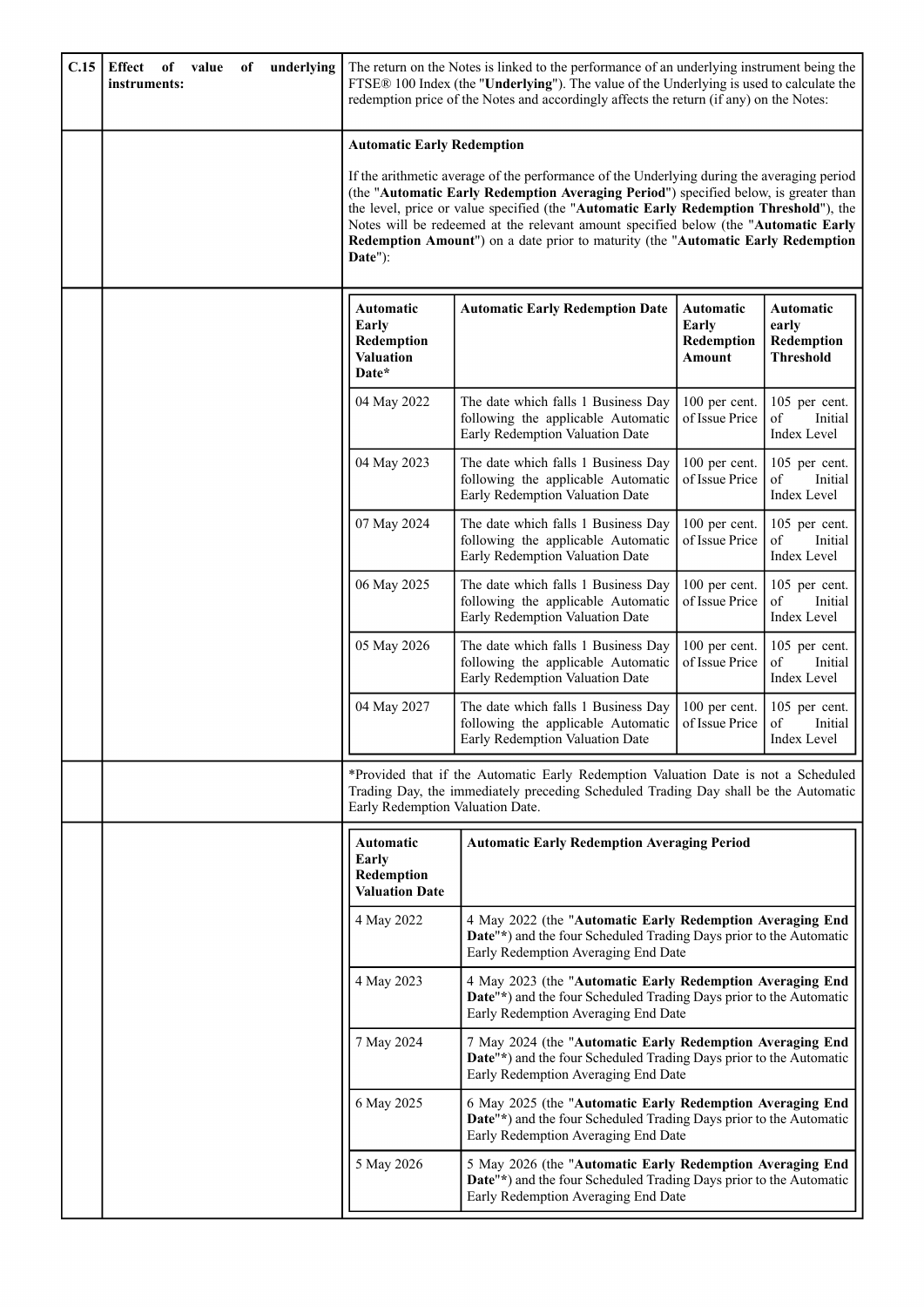|      |                                     | 4 May 2027                                                                                                                                                                                                                                                                                                                                                                                                               | 4 May 2027 (the "Automatic Early Redemption Averaging End<br>Date"*) and the four Scheduled Trading Days prior to the Automatic<br>Early Redemption Averaging End Date                                                                                                                             |
|------|-------------------------------------|--------------------------------------------------------------------------------------------------------------------------------------------------------------------------------------------------------------------------------------------------------------------------------------------------------------------------------------------------------------------------------------------------------------------------|----------------------------------------------------------------------------------------------------------------------------------------------------------------------------------------------------------------------------------------------------------------------------------------------------|
|      |                                     | *Provided that if the Automatic Early Redemption Averaging End Date is not a Scheduled<br>Trading Day, the immediately preceding Scheduled Trading Day shall be the Automatic<br>Early Redemption Averaging End Date.                                                                                                                                                                                                    |                                                                                                                                                                                                                                                                                                    |
| C.16 | <b>Expiration or maturity date:</b> | The Maturity Date of the Notes is 04 May 2028.                                                                                                                                                                                                                                                                                                                                                                           |                                                                                                                                                                                                                                                                                                    |
| C.17 | Settlement procedure:               | The Notes will be cash-settled.                                                                                                                                                                                                                                                                                                                                                                                          |                                                                                                                                                                                                                                                                                                    |
| C.18 | <b>Return on securities:</b>        | Series 1054 are Phoenix Kick Out Notes with Capital at Risk, the return on which are linked<br>to the Underlying.                                                                                                                                                                                                                                                                                                        |                                                                                                                                                                                                                                                                                                    |
|      |                                     | <b>Capital at Risk:</b>                                                                                                                                                                                                                                                                                                                                                                                                  |                                                                                                                                                                                                                                                                                                    |
|      |                                     | The Notes have capital at risk.                                                                                                                                                                                                                                                                                                                                                                                          |                                                                                                                                                                                                                                                                                                    |
|      |                                     |                                                                                                                                                                                                                                                                                                                                                                                                                          | <b>Interest Amounts payable on the Notes:</b>                                                                                                                                                                                                                                                      |
|      |                                     |                                                                                                                                                                                                                                                                                                                                                                                                                          | The Notes may pay an amount of interest linked to the Underlying (as described in C.10)<br>(Derivative components relating to the coupon)).                                                                                                                                                        |
|      |                                     |                                                                                                                                                                                                                                                                                                                                                                                                                          | <b>Redemption Amount payable on the Notes:</b>                                                                                                                                                                                                                                                     |
|      |                                     | The Notes are Index Linked Notes, the redemption amount in respect of which is linked to<br>the Underlying.                                                                                                                                                                                                                                                                                                              |                                                                                                                                                                                                                                                                                                    |
|      |                                     | The calculations which are required to be made to calculate the amounts payable in relation<br>to each type of Note will be based on the level, price or value (as applicable) of the relevant<br>Underlying at certain specified times, where the "level" is in respect of an index, a basket<br>of indices, or an inflation index, "price" is in respect of a share or "value" is in respect of a<br>basket of shares. |                                                                                                                                                                                                                                                                                                    |
|      |                                     |                                                                                                                                                                                                                                                                                                                                                                                                                          | Redemption provisions in respect of Phoenix Kick Out Notes with Capital at Risk:                                                                                                                                                                                                                   |
|      |                                     | <b>Automatic Early Redemption</b>                                                                                                                                                                                                                                                                                                                                                                                        |                                                                                                                                                                                                                                                                                                    |
|      |                                     |                                                                                                                                                                                                                                                                                                                                                                                                                          | The Notes may mature early (kick out) on a certain date or dates specified in the Final<br>Terms, depending on the level of the Underlying on specified valuation dates, as further<br>described in C.15 ( <i>Effect of value of underlying instruments</i> ).                                     |
|      |                                     | <i>instruments</i> ).                                                                                                                                                                                                                                                                                                                                                                                                    | If the Notes kick out early an investor will receive the relevant Automatic Early<br>Redemption Amount, as further described in C.15 (Effect of value of underlying                                                                                                                                |
|      |                                     | <b>Final Redemption Amount</b>                                                                                                                                                                                                                                                                                                                                                                                           |                                                                                                                                                                                                                                                                                                    |
|      |                                     | less than their initial investment.                                                                                                                                                                                                                                                                                                                                                                                      | If there has been no kick out, the return on the Notes at maturity will be based on the final<br>level of the Underlying as described in C.19 (Exercise price or final reference price of the<br><i>underlying</i> ). In certain circumstances this may result in the investor receiving an amount |
|      |                                     | Scenario A - Digital Return                                                                                                                                                                                                                                                                                                                                                                                              |                                                                                                                                                                                                                                                                                                    |
|      |                                     | Return", being 100 per cent.                                                                                                                                                                                                                                                                                                                                                                                             | If at maturity the final level of the Underlying (the "Final Level") is greater than or equal<br>to a specified percentage of the initial level of the Underlying (the "Initial Level"), an<br>investor will receive a cash amount equal to their initial investment multiplied by a "Digital"     |
|      |                                     |                                                                                                                                                                                                                                                                                                                                                                                                                          | Scenario B - Return of the Initial Investment                                                                                                                                                                                                                                                      |
|      |                                     |                                                                                                                                                                                                                                                                                                                                                                                                                          | Not applicable as no "Barrier Condition" has been specified in relation to the Notes.                                                                                                                                                                                                              |
|      |                                     | Scenario C-Loss of Investment                                                                                                                                                                                                                                                                                                                                                                                            |                                                                                                                                                                                                                                                                                                    |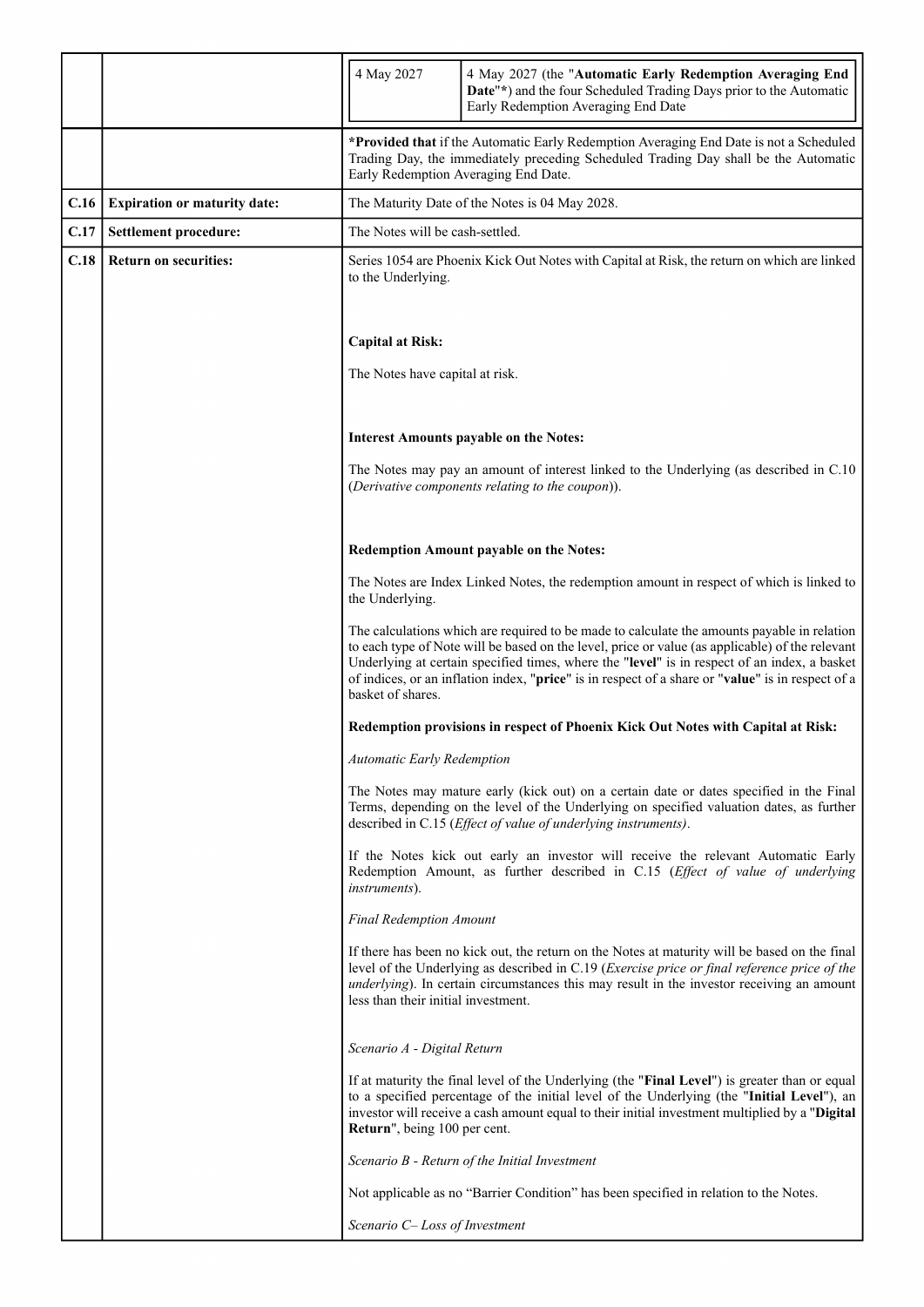|      |                                                               | If at maturity the Final Level is less than a specified percentage of the Initial Level, an<br>investor will receive a cash amount equal to their initial investment reduced by a percentage<br>linked to any decline in performance between the Initial Level and the Final Level. |
|------|---------------------------------------------------------------|-------------------------------------------------------------------------------------------------------------------------------------------------------------------------------------------------------------------------------------------------------------------------------------|
| C.19 | Exercise price or final reference price<br>of the underlying: | The determination of the performance of the Underlying and the redemption price will be<br>carried out by the Calculation Agent, being Invested Bank plc. The Initial Level will be the<br>closing level of the Underlying as at the Valuation Time on the Strike Date.             |
|      |                                                               | The level of the Underlying used to determine whether an automatic early redemption event<br>has occurred will be the arithmetic average of the levels of the Underlying at the Valuation<br>Time on each automatic early redemption averaging date.                                |
|      |                                                               | The Final Level will be the arithmetic average of the levels of the Underlying at the<br>Valuation Time on the final averaging dates.                                                                                                                                               |
| C.20 | Type of the underlying:                                       | The Notes are linked to an underlying instrument as further described in C.15 ( <i>Effect of</i> )<br><i>value of underlying instruments</i> ) (being the FTSE® 100) (the "Underlying").                                                                                            |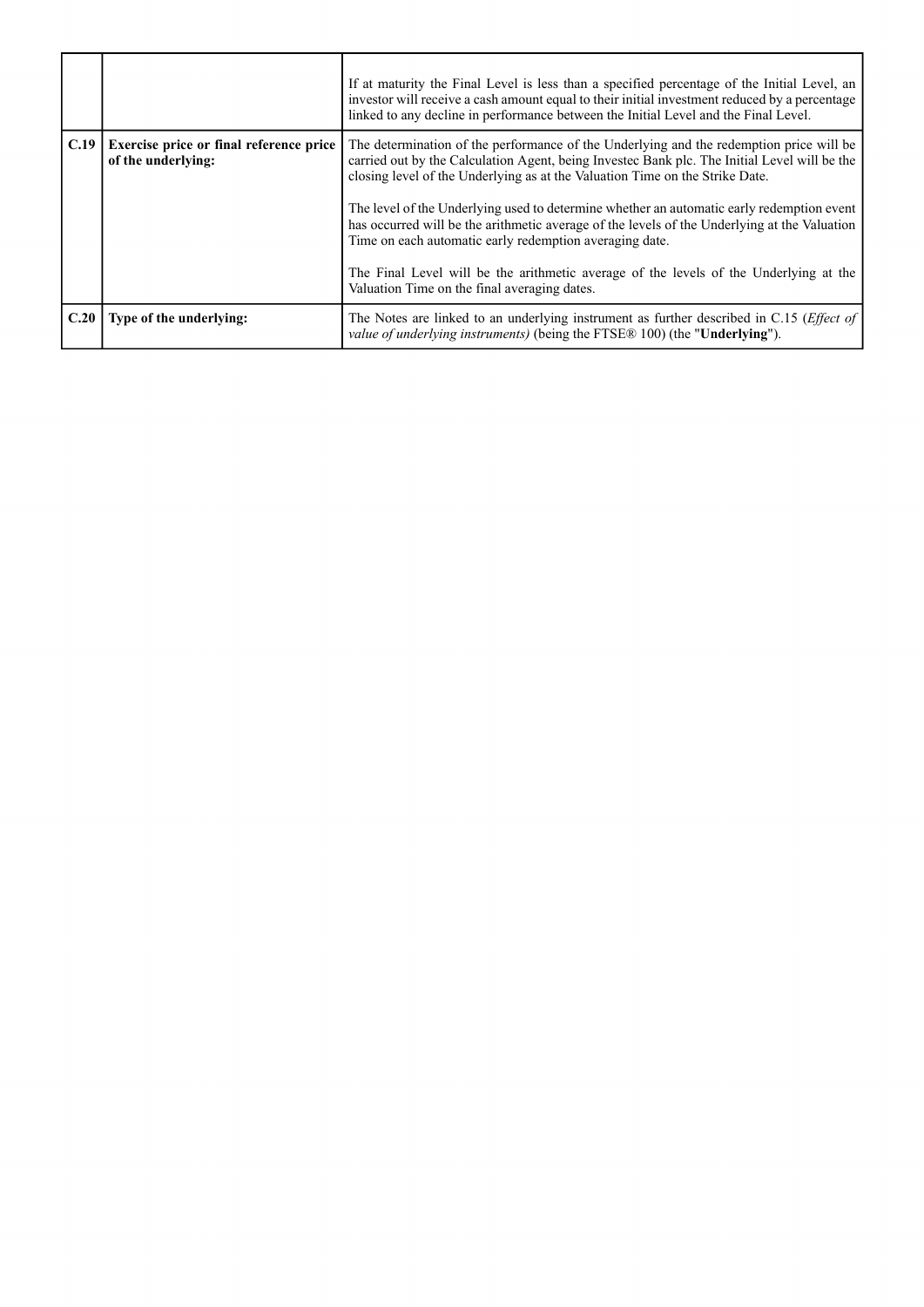|     | <b>Section D – Risks</b>      |                                                                                                                                                                                                                                                                                                                                                                                                                                                                                                                                                                                                                                                                                                                    |  |
|-----|-------------------------------|--------------------------------------------------------------------------------------------------------------------------------------------------------------------------------------------------------------------------------------------------------------------------------------------------------------------------------------------------------------------------------------------------------------------------------------------------------------------------------------------------------------------------------------------------------------------------------------------------------------------------------------------------------------------------------------------------------------------|--|
| D.2 | Risks specific to the issuer: | In relation to Public Offers of the Notes, the Notes are designed for investors who<br>are or have access to a suitably qualified independent financial adviser or who have<br>engaged a suitably qualified discretionary investment manager, in order to<br>understand the characteristics and risks associated with structured financial<br>products.                                                                                                                                                                                                                                                                                                                                                            |  |
|     |                               | The following are the key risks applicable to the Issuer:                                                                                                                                                                                                                                                                                                                                                                                                                                                                                                                                                                                                                                                          |  |
|     |                               | Market risks, business and general macro-economic conditions and fluctuations as well<br>as volatility in the global financial markets could adversely affect the Issuer's business<br>in many ways.                                                                                                                                                                                                                                                                                                                                                                                                                                                                                                               |  |
|     |                               | The Issuer is subject to risks arising from general macro-economic conditions in the<br>countries in which it operates, including in particular the UK, Europe, Asia and Australia,<br>as well as global economic conditions.                                                                                                                                                                                                                                                                                                                                                                                                                                                                                      |  |
|     |                               | The Issuer is subject to risks concerning customer and counterparty credit quality.                                                                                                                                                                                                                                                                                                                                                                                                                                                                                                                                                                                                                                |  |
|     |                               | Credit and counterparty risk is defined as the risk arising from an obligor's (typically<br>a client's or counterparty's) failure to meet the terms of any agreement. Credit and<br>counterparty risk arises when funds are extended, committed, invested, or otherwise<br>exposed through contractual agreements, whether reflected on- or off-balance sheet.                                                                                                                                                                                                                                                                                                                                                     |  |
|     |                               | The Issuer's credit risk arises primarily in relation to its Specialist Banking business,<br>through which it offers products such as private client mortgages and specialised lending<br>to high income professionals and high net worth individuals and a range of lending<br>products to corporate clients, including corporate loans, asset based lending, fund finance,<br>asset finance, acquisition finance, power and infrastructure finance, resource finance and<br>corporate debt securities. Within its Wealth $\&$ Investment business, the Issuer is subject<br>to relatively limited settlement risk which can arise due to undertaking transactions in an<br>agency capacity on behalf of clients. |  |
|     |                               | In accordance with policies overseen by its Central Credit Management department, the<br>Issuer makes provision for specific impairments and calculates the appropriate level of<br>portfolio impairments in relation to the credit and counterparty risk to which it is subject.                                                                                                                                                                                                                                                                                                                                                                                                                                  |  |
|     |                               | Increased credit and counterparty risk could have a material adverse impact on the Issuer's<br>business, results of operations, financial condition and prospects.                                                                                                                                                                                                                                                                                                                                                                                                                                                                                                                                                 |  |
|     |                               | The Issuer is subject to liquidity risk, which may impair its ability to fund its operations.                                                                                                                                                                                                                                                                                                                                                                                                                                                                                                                                                                                                                      |  |
|     |                               | Liquidity risk is the risk that the Issuer has insufficient capacity to fund increases in its<br>assets, or that it is unable to meet its payment obligations as they fall due. This includes<br>repaying depositors or maturing wholesale debt. This risk arises from mismatches in the<br>timing of cash flows, and is inherent in all banking operations and can be impacted by a<br>range of institution-specific and market-wide events.                                                                                                                                                                                                                                                                      |  |
|     |                               | The Issuer may have insufficient capital in the future and may be unable to secure<br>additional financing when it is required.                                                                                                                                                                                                                                                                                                                                                                                                                                                                                                                                                                                    |  |
|     |                               | The prudential regulatory capital requirements applicable to banks have increased<br>significantly over the last decade, largely in response to the financial crisis that commenced<br>in 2008 but also as a result of continuing work undertaken by regulatory bodies in the<br>financial sector subject to certain global and national mandates. These prudential<br>requirements are likely to increase further in the short term, not least in connection with<br>ongoing implementation issues, and it is possible that further regulatory changes may be<br>implemented in this area in any event.                                                                                                           |  |
|     |                               | If the Issuer fails to meet its minimum regulatory capital or liquidity requirements, it<br>may be subject to administrative actions or sanctions. In addition, a shortage of capital<br>or liquidity could affect the Issuer's ability to pay liabilities as they fall due, pay future<br>dividends and distributions, and could affect the implementation of its business strategy,<br>impacting future growth potential.                                                                                                                                                                                                                                                                                        |  |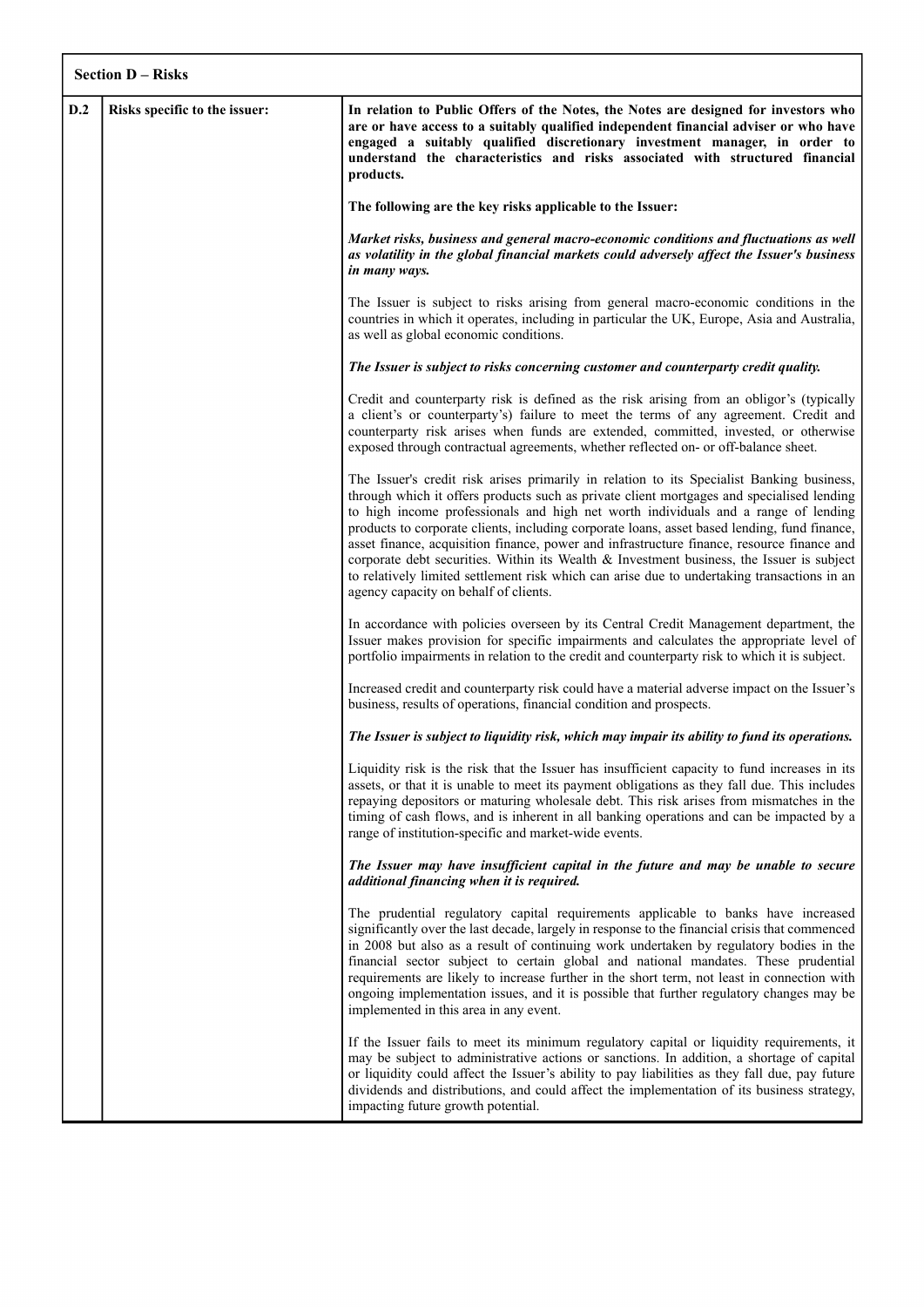| D.3 | Risks specific to the securities: | Series 1054 are Phoenix Kick Out Notes with Capital at Risk, the return on which are linked<br>to the Underlying.                                                                                                                                                                                                                                                                                                                                                                                                                                                                                                                                                                                                                                                                           |
|-----|-----------------------------------|---------------------------------------------------------------------------------------------------------------------------------------------------------------------------------------------------------------------------------------------------------------------------------------------------------------------------------------------------------------------------------------------------------------------------------------------------------------------------------------------------------------------------------------------------------------------------------------------------------------------------------------------------------------------------------------------------------------------------------------------------------------------------------------------|
|     |                                   | The following are the key risks applicable to the Notes:                                                                                                                                                                                                                                                                                                                                                                                                                                                                                                                                                                                                                                                                                                                                    |
|     |                                   | <b>Capital at Risk:</b> Phoenix Kick Out Notes with Capital at Risk are not capital protected.                                                                                                                                                                                                                                                                                                                                                                                                                                                                                                                                                                                                                                                                                              |
|     |                                   | The value of the Notes issuable under the Programme prior to maturity depends on a<br>number of factors including the performance of the Underlying. A deterioration in the<br>performance of the Underlying may result in a total or partial loss of the investor's<br>investment in the Notes.                                                                                                                                                                                                                                                                                                                                                                                                                                                                                            |
|     |                                   | As such Notes are not capital protected, there is no guarantee that the return on such a<br>Note will be greater than or equal to the amount invested in the Notes initially or that an<br>investor's initial investment will be returned. As a result of the performance of the relevant<br>Underlying, an investor may lose all of their initial investment.                                                                                                                                                                                                                                                                                                                                                                                                                              |
|     |                                   | Unlike an investor investing in a savings account or similar investment, where an investor<br>may typically expect to receive a low return but suffer little or no loss of their initial<br>investment, an investor investing in Notes which are not capital protected may expect to<br>potentially receive a higher return but may also expect to potentially suffer a total or partial<br>loss of their initial investment.                                                                                                                                                                                                                                                                                                                                                               |
|     |                                   | Unsecured Notes: Investors investing in unsecured Notes (including unsecured Notes<br>which are specified in the applicable Final Terms as Notes "without Capital at Risk")<br>are advised to carefully evaluate the Issuer's credit risk when considering an investment<br>in such Notes. If the Issuer became unable to pay amounts owed to the investor under<br>the unsecured Notes, such investor does not have recourse to the underlying or any other<br>security/collateral and, in a worst case scenario, investors may not receive any payments<br>under the Notes.                                                                                                                                                                                                               |
|     |                                   | Investment Products: The Notes are not deposits and they are not protected under the<br>UK's Financial Services Compensation Scheme or any deposit protection insurance<br>scheme.                                                                                                                                                                                                                                                                                                                                                                                                                                                                                                                                                                                                          |
|     |                                   | Return linked to performance of the relevant Underlying: The return on the Notes is<br>calculated by reference to the performance of the Underlying. Poor performance of the<br>relevant index could result in investors, at best, forgoing returns that could have been made<br>had they invested in a different product or, at worst, losing some or all of their initial<br>investment.                                                                                                                                                                                                                                                                                                                                                                                                  |
|     |                                   | <b>Downside risk</b> : Since the Notes are not capital protected or only a portion of the capital<br>may be protected, if at maturity the level of the Underlying is less than a specified level,<br>investors may lose their right to return of all their principal or all of the portion of the<br>principal that is not protected at maturity and may suffer a reduction of their capital in<br>proportion (or a proportion multiplied by a leverage factor) with the decline of the level or<br>price of the Underlying, in which case investors would be fully exposed (or, in the case of<br>a Note where only a portion of the capital is protected, the portion of capital not protected<br>would be fully exposed) to any downside of the Underlying during such specified period. |
|     |                                   | Interest linked to Underlying: The return interest payable on Phoenix Kick Out Notes<br>with Capital at Risk is dependent on the level of the Underlying at the end of the interest<br>period. Noteholders will be exposed to the risk of a prolonged increase or decline in, or<br>volatility of, the relevant Underlying that causes a negative performance in the Underlying<br>on certain specified dates, which could result in a decrease in the interest payments on the<br>Notes or no interest being payable in relation to the Notes.                                                                                                                                                                                                                                             |
|     |                                   | Tax: Noteholders will be liable for and/or subject to any taxes, including withholding tax,<br>payable in respect of the Notes.                                                                                                                                                                                                                                                                                                                                                                                                                                                                                                                                                                                                                                                             |